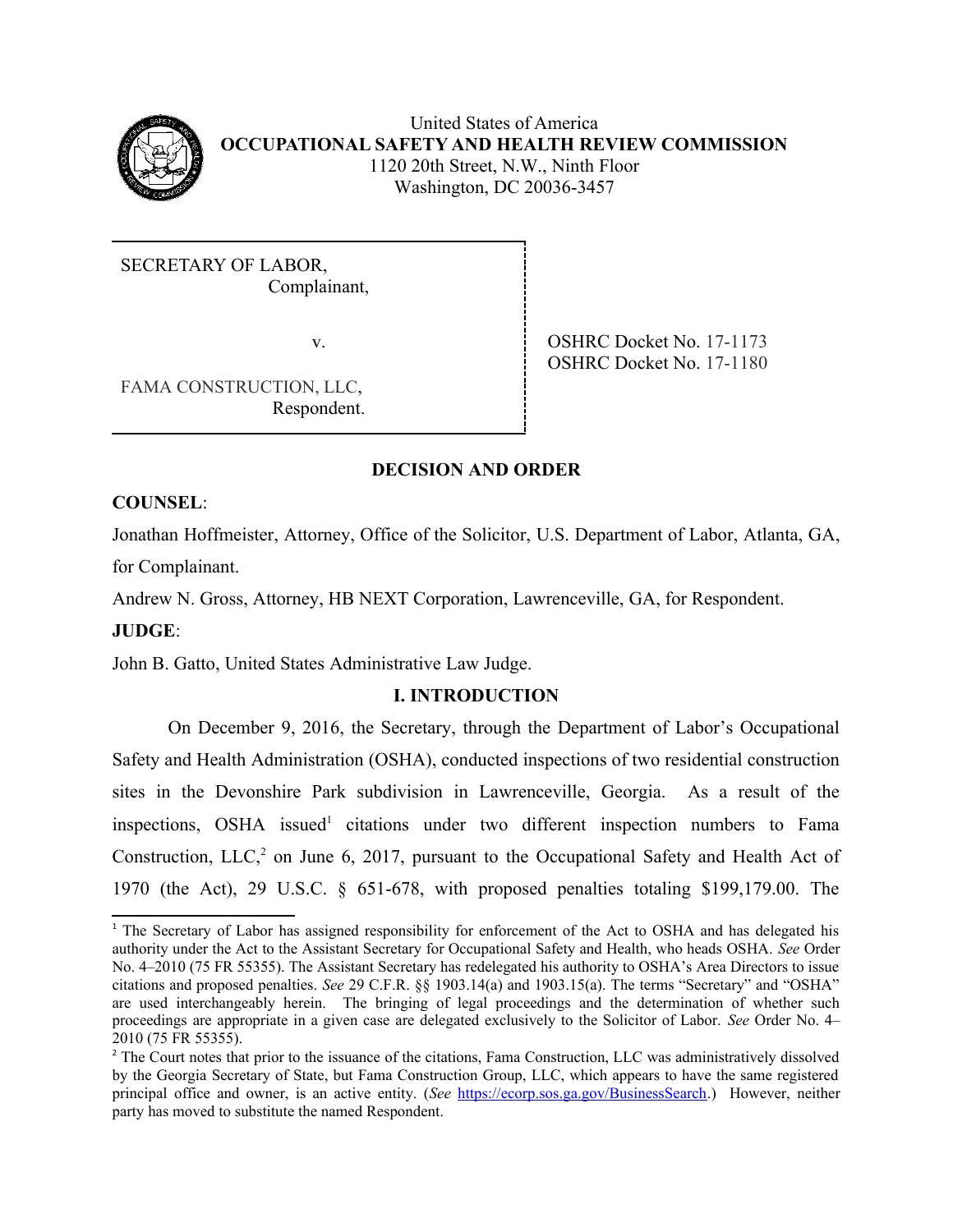Commission docketed the cases under Docket No. 17-1173 (for Inspection Number 119133, Lot 63) and Docket No. 17-1180 (for Inspection Number 1197730, Lot 8). After Fama contested the citations, the Secretary filed formal complaints with the Commission seeking orders affirming the citations and proposed penalties.<sup>3</sup> The two cases were subsequently consolidated for trial. The parties stipulated jurisdiction of this action is conferred upon the Commission by section 10(c) of the Act, 29 U.S.C.  $\S$  659(c), and that Fama is an employer engaged in a business affecting commerce within the meaning of section 3(5) of the Act, 29 U.S.C. § 652(5) (*Pretrial Order, Attach. C,*  $\P$ [E.1 & 2). The Court held a bench trial in Atlanta, Georgia.

 Inspection Number 1197733 concerns work performed by a two-man work crew on a house on Lot 63 in the Devonshire Park subdivision. Inspection Number 1197730 concerns work performed by a four-man work crew on a house on Lot 8 in the subdivision. The Secretary issued the citations to Fama, whom he considers the employer of the two work crews working on the Lot 63 and Lot 8 houses.<sup>4</sup> The Secretary cited Fama for violating the same three construction standards in each case, but with different characterizations<sup>5</sup> and penalties. In both cases, the Secretary cites Fama for violations of 29 C.F.R. § 1926.102(a) (eye and face protection); § 1926.501(b)(13) (duty to have fall protection); and § 1926.1053(b)(1) (ladders).<sup>6</sup>

 The central issue in this case is whether Fama can be held responsible for the violative conditions at the worksites, either as the actual employer of the work crews or as a controlling employer under the multi-employer worksite doctrine. Fama contends it only secures roofing

<span id="page-1-0"></span><sup>&</sup>lt;sup>3</sup> Attached to the complaints and adopted by reference were the citations at issue. Commission Rule 30(d) provides that "[s]tatements in a pleading may be adopted by reference in a different part of the same pleading or in another pleading or in any motion. A copy of any written instrument which is an exhibit to a pleading is a part thereof for all purposes." 29 C.F.R § 2200.30(d).

<span id="page-1-1"></span><sup>&</sup>lt;sup>4</sup> The *Pretrial Order*, dated November 14, 2018, lists five "legal issues to be tried." The first issue is "Whether the workers at the worksites were Fama employees." (*Pretrial Order*, ¶ 11.1.) The Court subsequently granted the Secretary's motion to amend the order to add another issue, "Whether Fama was a controlling employer at the worksite and failed to exercise reasonable care to detect and prevent violations at the worksite."

<span id="page-1-2"></span><sup>&</sup>lt;sup>5</sup> Under section 17 of the Act, violations are characterized as "willful," "repeated," "serious," or "not to be of a serious nature" (referred to by the Commission as "other-than-serious"). 29 U.S.C. §§ 666(a), (b), (c). A serious violation is defined in the statute; the other two degrees are not. *Id.* § 666(k).

<span id="page-1-3"></span><sup>&</sup>lt;sup>6</sup> The Lot 8 violations were characterized as willful, while the Lot 63 violations of the same standards were characterized as serious and repeat. Greenfield explained the reason for the differing characterizations. characterized as serious and repeat. Greenfield explained the reason for the differing characterizations. It wasn't willful on [Lot 63] because I did not get to speak to the supervisor on the other lot. On [Lot 8], I did

 other lot with Mr. Alberto. . . . [I]t's a little difficult to recommend a willful violation if you don't get to speak to the supervisor at all because, you know, you have a higher burden – at least I do as a compliance officer -- to recommend a violation like that, and not being able to know what the supervisor has to say about it, it has to be taken into account. So since I didn't speak to Mr. Martinez, because he left the site and I didn't get to speak to get to speak to the supervisor. Otherwise, on the lot, it most likely would have been classified as a willful on the him after that, I didn't recommend it on that.

 <sup>(</sup>Tr. 100-01.)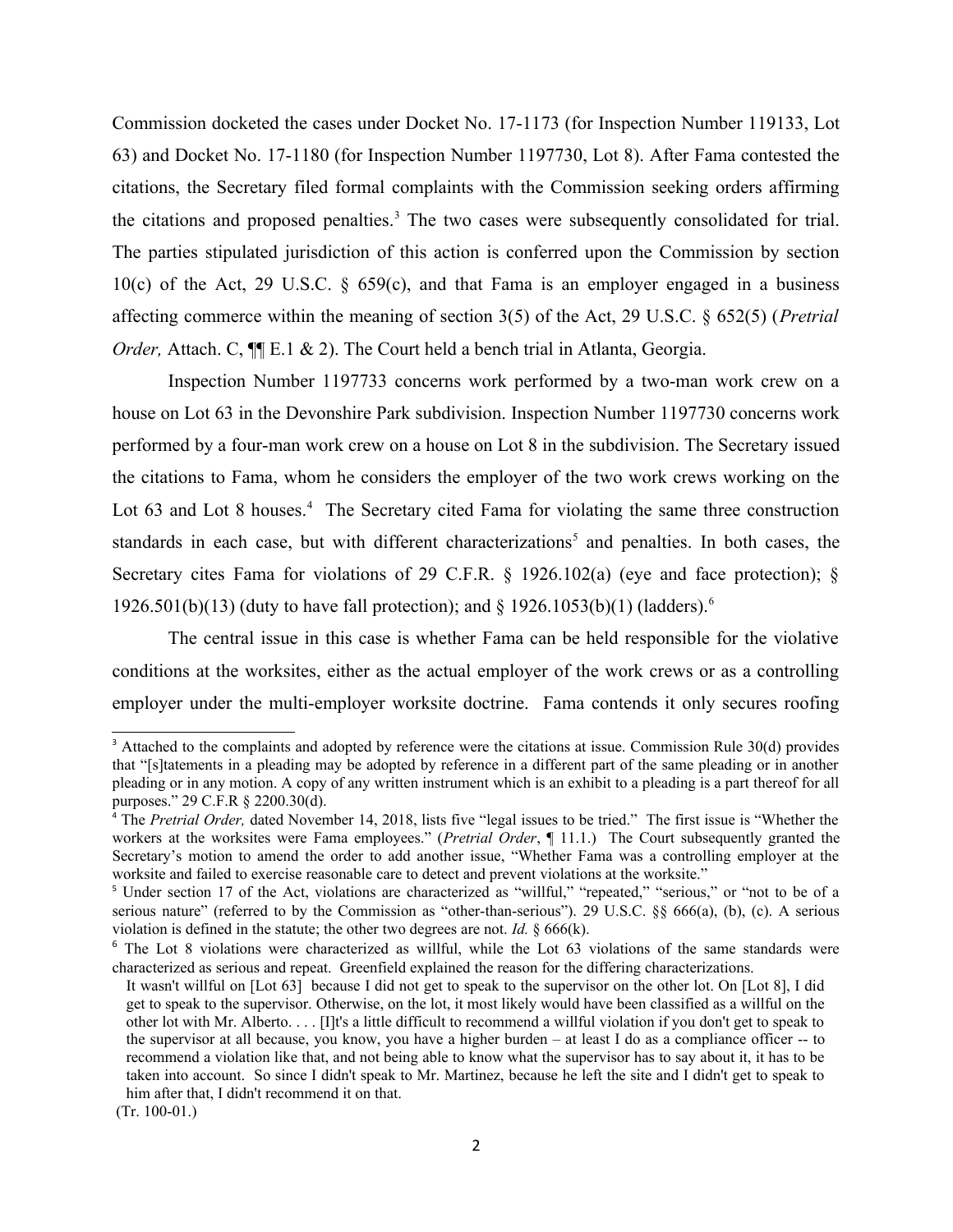contracts, and the work crews were employees of subcontractors who are responsible for compliance with OSHA's standards. Fama also argues it had no knowledge of the violative conduct. It also disputes the willful and repeat characterizations cited by the Secretary.

Court issues this Decision and Order, which constitutes its final disposition of the proceedings.<sup>[7](#page-2-0)</sup> For the reasons indicated *infra*, the Court concludes Fama was the employer of the work crews at the cited worksites on December 9, 2016. In the alternative, the Court concludes Fama was a controlling employer of the work crews at the cited worksites and, based on the work crews' extensive history of noncompliance with the same standards at issue here, was required to inspect the worksites to satisfy its duty of reasonable care. For the reasons indicated *infra*, for both docket numbers the Court **AFF RMS** each citation and item therein and the related After hearing and carefully considering all the evidence and the arguments of counsel, the violation characterizations and **ASSESSES** civil penalties in the amount of \$3,984 for the serious violation, \$55,770 for each repeat violation, and \$55,770 for each willful violation.

## **II. BACKGROUND**

Compliance Safety and Health Officer<sup>8</sup> Marc Greenfield works out of OSHA's Atlanta East Area Office. Prior to the inspections at issue here, he had conducted at least four inspections 27-28). On December 9, 2016, Greenfield was driving through the Devonshire Park subdivision where new houses were under construction. He observed workers on the roofs of two houses (Lot 8 and Lot 63) who were not tied off. He stopped and took photographs of the worksites that resulted in citations being issued to Fama for safety violations committed by work crews (Tr. (Exs. C-1 & C-2; Tr. 34-35, 40).

 Greenfield then approached the house on Lot 63, where two men were working, one on the porch roof and one on the ground. The man on the roof came down and identified himself as Alberto and stated he worked for Fama, adding, "just like those guys on the other lot," indicating the four-man crew working on the house on Lot 8, diagonally across the street from Lot 63 (Tr. 46-47). Alberto identified the other man at the site as his supervisor, Daniel Martinez. As Greenfield and Alberto were talking, Martinez got in his truck and drove away. Greenfield observed the siderails of the portable ladder used to access the porch roof were not extended at least three feet above the roof. He also noted Alberto was wearing regular sunglasses and not

<span id="page-2-0"></span>If any finding is in truth a conclusion of law, or if any stated conclusion is in truth a finding of fact, it shall be deemed so.

<span id="page-2-1"></span> <sup>8</sup> "Compliance Safety and Health Officer" means "a person authorized by the Occupational Safety and Health Administration, U.S. Department of Labor, to conduct inspections." 29 C.F.R § 1903.22(d).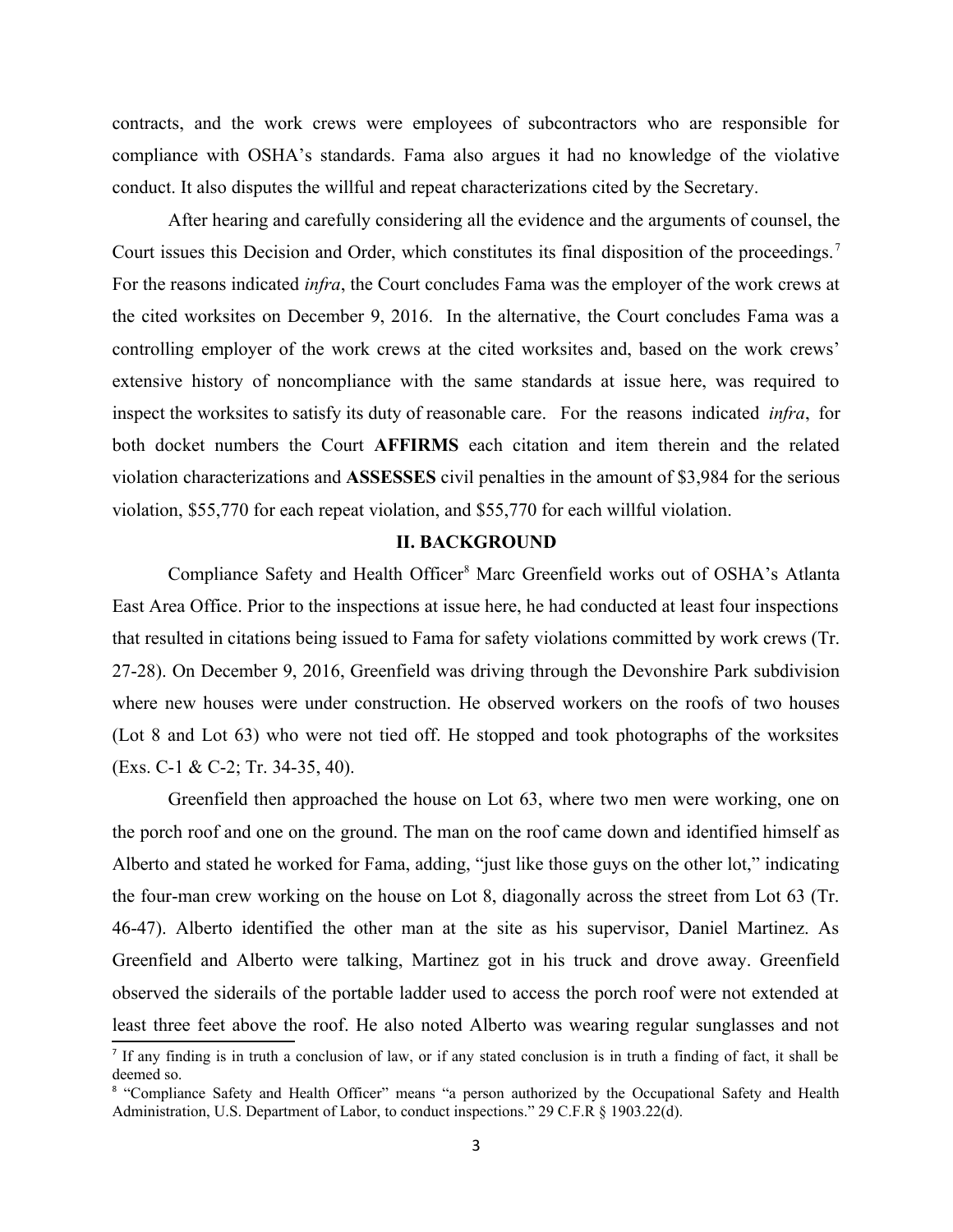safety glasses while using a nail gun. Greenfield took more photographs and measurements of the ladder to document the violations (Ex. C-1; Tr. 41-43).

 Greenfield next went to Lot 8, where he met Antonio Cardenas, who identified himself as the supervisor of the roofing crew (Tr. 44-45). Greenfield recognized Cardenas from previous inspections, during which Cardenas always stated he worked for Fama (Tr. 44-45). Greenfield observed fall protection, ladder, and safety glasses violations similar to the ones he noted at Lot 63 and took photographs to document them (Ex. C-2).

# **III. EMPLOYMENT RELATIONSHIP BETWEEN FAMA AND AFFECTED WORKERS**

 Greenfield has "done a number of inspections in which Fama Construction has been involved and has been cited for violations." (Tr. 27.) During those inspections, he has "run into the same workers, one, two, three—at least three or four times. One time . . . I accompanied the [Compliance Safety and Health Officer] that conducted the inspection, and it was the same crew." (Tr. 28.) Greenfield has encountered Antonio Cardenas several times (Tr. 28). The day of the inspections at issue, Greenfield once more met Cardenas, and noted, the inspections at issue, Greenfield once more met Cardenas, and noted, Mr. Cardenas, every time that I've ever dealt with him, states he's an employee of

 Fama Construction, LLC, and again, he stated he was an employee. And I even asked on the other lot if they were subcontractors or employees. And the lot with Mr. Alberto—he stated, "I am an employee. I am not a subcontractor." And Mr. Cardenas stated he's an employee, and when he comes to the office and speaks with the [OSHA Area Directors] and the people there, with interpreters, he stated he was an employee. But he stated he was an employee, and each time I've done an inspection, which he's been the supervisor of the crew, he's stated he was an employee . . [of] Fama Construction.

 (Tr. 45-46.) When interviewing Alberto on Lot 63 the day of the inspections, Greenfield stated he "specifically asked him, are you a subcontractor or an employee of Fama, he emphatically stated he was an employee. And he said, just like those guys on the other lot. . . Lot 8." (Tr. 47.) Alberto told Greenfield he had worked for Fama for 10 years (Tr. 112).

## *Fama's Management Employees*

#### Francisco Martinez

 Francisco Martinez founded Fama in 1995. He owns and manages the company (Tr. 256). He testified Fama secures roofing contracts, primarily for new construction, and subcontracts the labor. "We are the company in between homeowners, builders, or companies,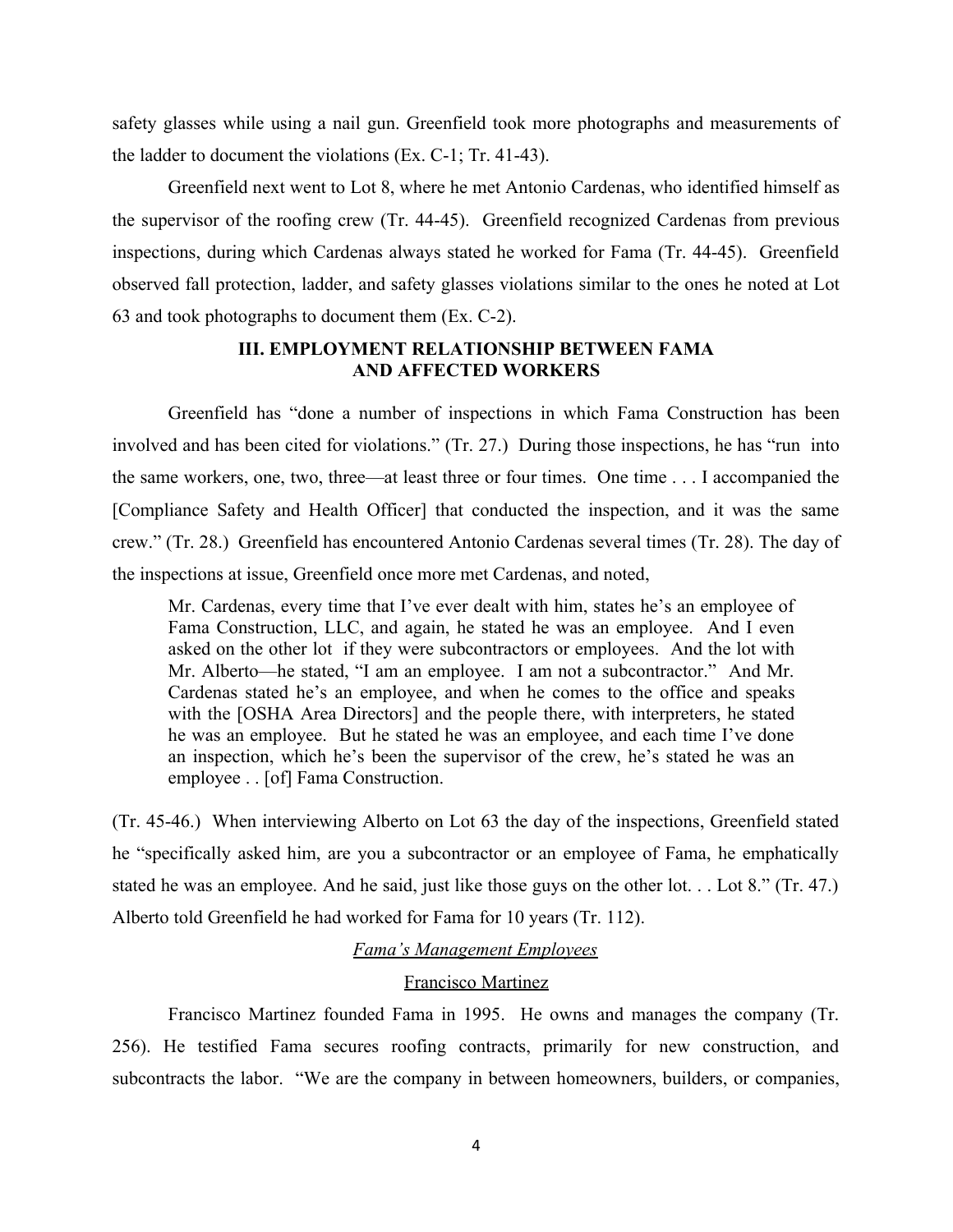with the suppliers and laborers." (Tr. 257.) Fama works primarily with four building companies. A builder will supply blueprints for houses in a development to Fama and request a proposal. labor, Fama responds with a total price for the houses (Tr. 265). "If they agree, we do the job." (Tr. 266.) Fama pays the work crews a set amount based on the price Fama charges for a After calculating the costs, based on square footage of the roofs and provision of the shingles and particular house (Tr. 267).

 Fama works regularly with a known group of work crews. They "are all the time the same ones. They are the same. . . . There's not -- no new ones." (Tr. 267.) Fama finds work crews for particular projects based on informal communications with the crews, with each side checking in with the other regarding projects. "Subcontractors, they call us to find out if we have work to do, or we're planning a project and we call them and say, 'Hey, you know what; can you help me out. Next month I'm going to have five houses.' If they agree, yes, we keep that in mind with them. Okay. If they say, 'Oh, I'm sorry; I'm working in Alabama this coming month,' okay, well, we call somebody else." (Tr. 266.)

 Some projects require the services of brick flashing crews. Francisco Martinez generally contacts Daniel Martinez first for those projects. In "the case of Daniel Martinez, he's my brother, so he has his own crews working with them, so I prefer to work with him. He's part of the family." (Tr. 258-59.) Francisco Martinez also prefers to contact certain roofing crews first. "The first call all the time goes to the most flexible people we can find. . . . Flexible means if they can do more faster and on timing what [we're] expecting. Okay? And usually these guys, like Carlos, Carlos [Galicia] and Antonio [Cardenas], they are good. All the time they are making good timing. One of the crews will represent the face of Fama. If they do well, you know, like a subcontractor, that means we're doing well." (Tr. 269.)

 Francisco Martinez testified Fama will contact the roofing crew of its choice and explain the scope of the job. "So we send the pictures. We send a picture of that project, and we say, 'I have this one in two weeks; if you need it, just call me. If not, I can call somebody else.'" (Tr. 270.) The work crew decides how many crew members it needs to complete a job (Tr. 269-70). Francisco Martinez only visits the worksite before the roofing work begins and after it is completed. He does not visit the worksite while the roofing work is in progress (Tr. 270).

#### Cynthia Osorio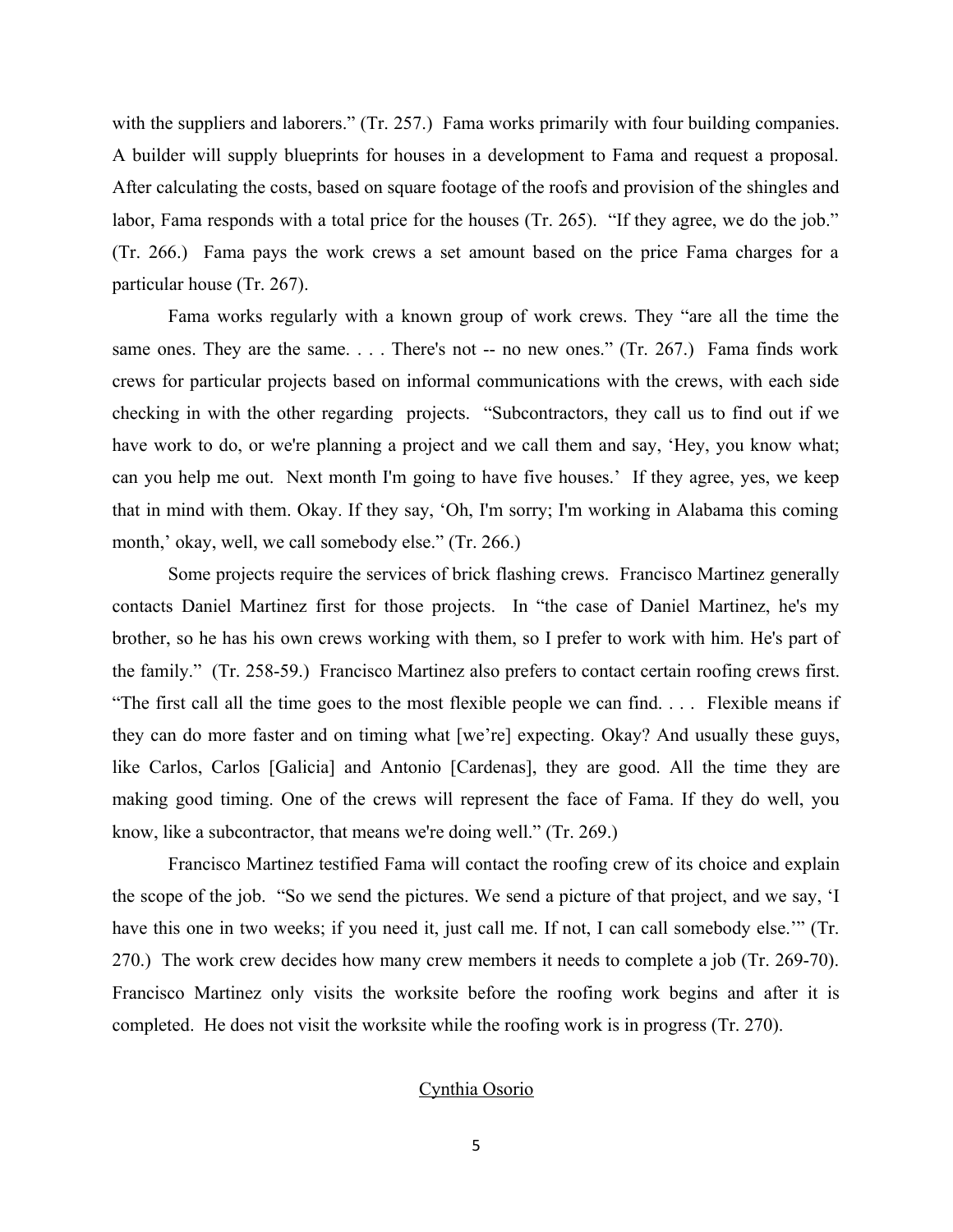Cynthia Osorio is the daughter of Francisco Martinez and the niece of Danial Martinez. She helps manage Fama.<sup>9</sup> Her duties include scheduling, ordering material, reviewing invoices, and issuing checks. She has worked for the company for 15 years. She stated Fama employs three to four employees at any given time, all of whom work in Fama's office (Tr. 204). Fama routinely engages four main roofing crews to perform roofing jobs. The work crews together comprise 12 to 15 people (Tr. 206-08).

 Osorio stated Fama orders and pays for the shingles, felts, vents, staples, nails, and flashing for the roofing jobs, and arranges for the materials to be delivered to the worksite. On occasion Fama pays for a dump truck to be brought to the site for trash. Crews generally work Monday through Friday, turning in invoices Thursday afternoon. Fama pays the crews on Friday afternoon (Tr. 211-12). Work crews sometimes buy tools or supplies on Fama's credit. Fama then deducts the amount from the crew's paycheck. Fama has provided cash advances to individual roofers (Tr. 213). Fama does not provide paid vacation time, health insurance, or retirement plan coverage to members of the roofing crews (Tr. 285). Fama once paid a medical bill for Antonio Cardenas when he was injured at the beginning of a roofing job and paid him \$350.00 that week, even though he did not work due to his injury (Tr. 286).

 a house but, because Fama generally contracts for new construction, a work crew can usually complete a house in one day. The workers do not "have to go and take off shingles and clean the roof and clean up the trash. It's all new construction, so it's laying felt and then the shingles. So it's less work, way less work." (Tr. 215-16.) Fama prefers to have a work crew arrive at the Osorio testified Fama "doesn't really have, like a time frame" for work crews to complete worksite soon after the materials are delivered, to prevent theft of the materials (Tr. 216-17).

 At one time, Fama implemented a rule for work crews wanting to hire another employee: "[Y]ou can't just bring somebody you pick up from the Home Depot or from the street, you know. They had to be somebody that knew roofing and had done roofing in the past." (Tr. 222.) The rule, however, "didn't work. [The roofing crews] didn't run it through us. . . [N]obody really went by it. . . [A work crew] didn't get in trouble if they had somebody else working there." (Tr. 223-24.)

 Fama provides mandatory safety training every four or five months, with topics chosen by Francisco Martinez and Osorio, for the work crews it engages (Tr. 227-28, 230). If a work

<span id="page-5-0"></span><sup>9</sup> Fama's website identifies Cynthia Osorio as Fama's president (Ex. C-4).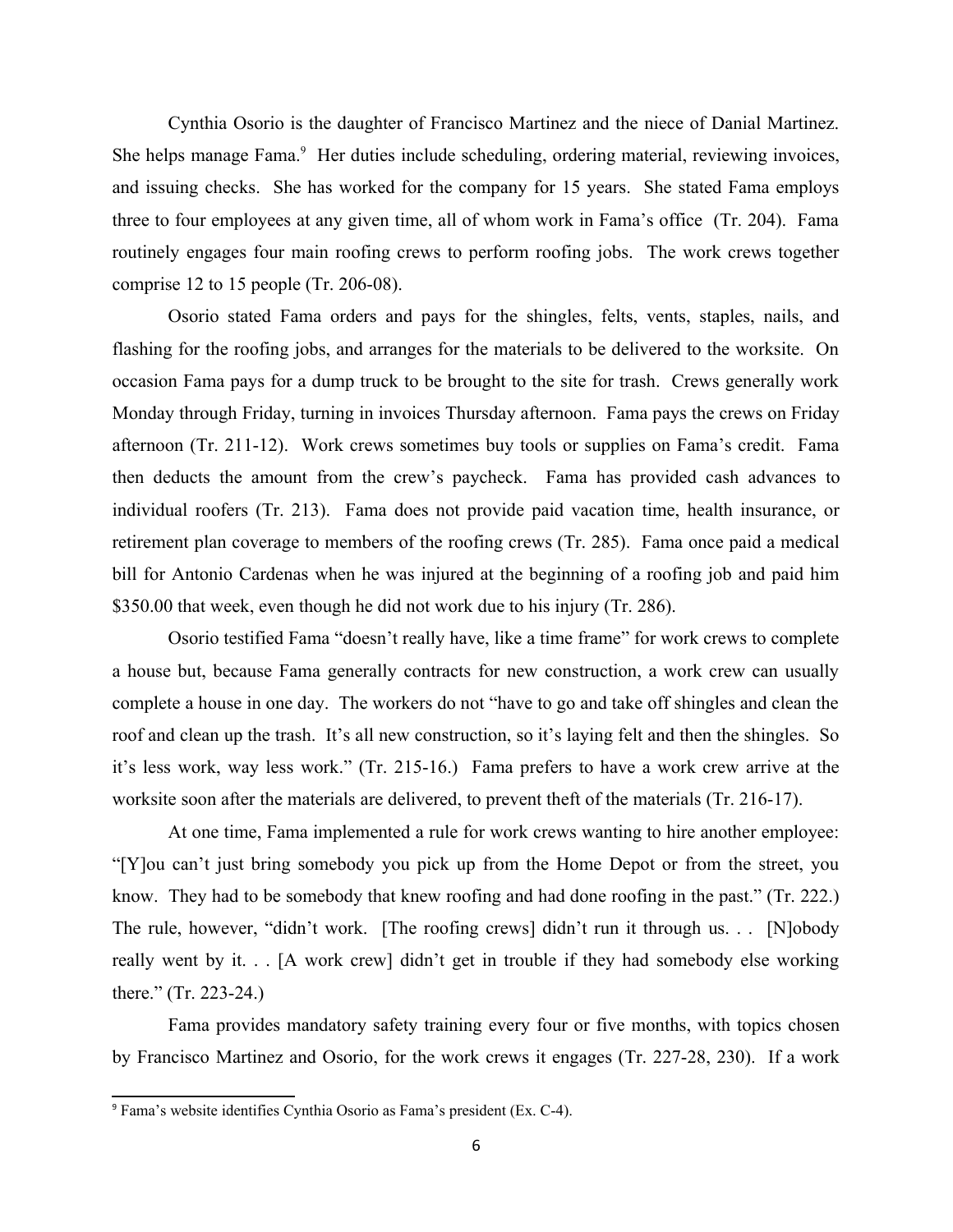crew declined to attend safety training, Osorio stated, "[T]hat would be a problem with me like if we had to look for crews, they wouldn't be at the top of my list." (Tr. 229.) Fama provides work work crew was working without fall protection, "We tell them to come to the office , the day they come pick up a paycheck. Tell them to watch another [safety] video." (Tr. 225). Fama has a progressive disciplinary system in place, by which an employee can be fined, and the fine amount deducted from his paycheck. Osorio stated Fama has never actually fined anyone for a crews it engages with a safety program and requires them to use it. If Fama learns a member of a safety violation (Tr. 225-26).

 Prior to Georgia's implementation of a Hands-Free Law, prohibiting the use of handheld cell phones while driving, Fama instituted a rule prohibiting members of work crews from using their cell phones while driving to a Fama-contracted worksite.<sup>10</sup> Fama also instituted a rule prohibiting members of the work crews from using cell phones while on the roofs of houses (Tr. 232).

 Osorio: It's dangerous, you know. So I have told them, no, you cannot use it on our job sites, you know. And I've never seen them, so I don't even – I haven't even had to go further up and tell them like, well, you're going to get fined. Like, it's something that I just tell them that I don't want them to do. . . . If I kept seeing somebody on the roof using their [cell phone], I probably -- they wouldn't leave me no choice but to do something more, you know.

Q.: Like fining them?

 Osorio: I've never fined them, but probably that would be the case, if that would  $-$  if that's  $-$  it would lead up to it.

Q.: Or let them go?

 Osorio: Uh-huh, probably. It's hard to let somebody go right now, because of the labor shortage. There's not a lot of people that want to do roofs. . . . I mean, I definitely talk to them.

### (Tr. 234-35.)

 Fama has the authority to stop work on a house for which it secured the roofing contract. Although Fama does not routinely check on worksites while work is in progress, there have been occasions when one of Fama's management employees has observed a safety infraction and addressed it with the work crew. Osorio observed a member of a roofing crew working without his safety harness. She ordered him off the roof and told him to go home and return the next day with his safety harness (Tr. 235-36). Osorio was aware of another time when Francisco Martinez

<span id="page-6-0"></span><sup>&</sup>lt;sup>10</sup> The Court takes judicial notice that Georgia's Hands-Free Law (HB673) took effect July 1, 2018. It prohibits drivers from: "Holding or supporting, with any part of the body, a wireless telecommunications device or standalone electronic device."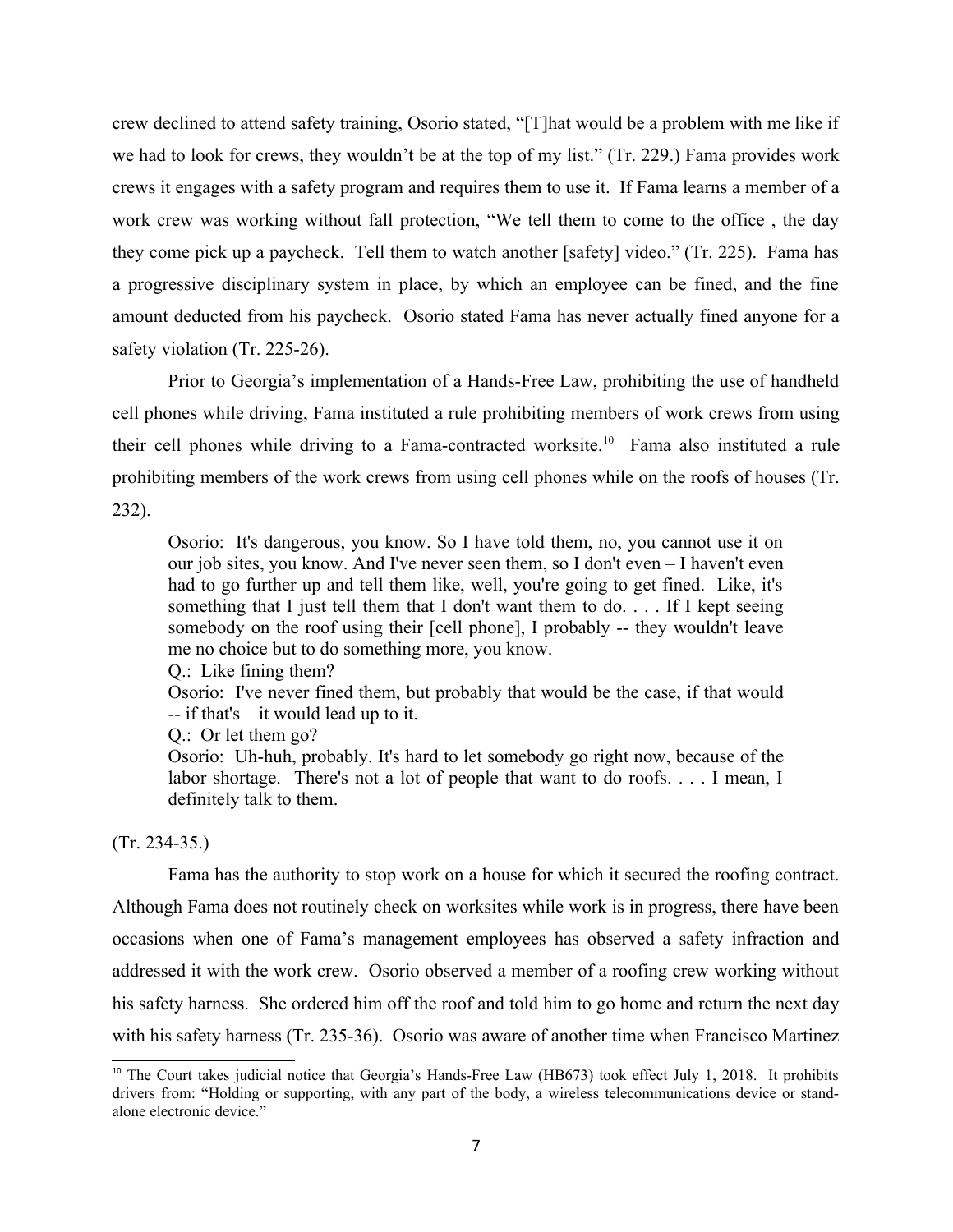was on his way to meet with a builder at a worksite and noticed a roofing crew member on the roof without his safety harness. Martinez instructed him to go get his safety harness. As Martinez passed the worksite on his way back after the meeting, he saw the crew member back on the roof, working without a safety harness. Martinez ordered him he to leave. Fama has not worked with that roofing crew again (Tr. 290-91).

 In June of 2016, Fama and the Secretary entered into an agreement in settlement of a citation issued to Fama for safety violations committed by a roofing crew. As part of the agreement, Fama was required to hire a third-party contractor to conduct monthly safety audits. Fama hired HBNEXT to perform the safety audits (Tr. 237-38).

 As Osorio explained it, her communications with the roofing crews regarding rules and safety issues were not in furtherance of an employment relationship but were a result of longstanding friendships with the crew members. "I give them advice. I talk to them. I mean, I've known them for a long time, you know. I don't keep everything so like business instructor. I mean, I really do care about them, and as far as they're on a roof, and I want them to be careful. So I do tell them like you know, guys, you got to be more careful."  $(Tr. 242.)^{11}$  $(Tr. 242.)^{11}$  $(Tr. 242.)^{11}$ 

# *Roofing Crew Workers*

 The three roofing crew employee witnesses testified with the assistance of a federallycertified court interpreter (Tr. 117).

# Daniel Martinez

 Daniel Martinez, brother of Fama owner Francisco Martinez, testified he is retired but he "occasionally works for them and other private individuals." (Tr. 151.) When asked, "Them, being Fama?," he responded, "Yes." (Tr. 151). Before his retirement Daniel Martinez did brick flashing work for Fama for 15 to 20 years (Tr. 151). Before he started specializing in flashing work, Martinez "had worked for [Fama] as a roofer on a temporary basis." (Tr. 152.)

 When asked who directs the activity at a worksite for which Martinez is doing the flashing, he responded, "Aside from the owner who tells me, 'You're going to do this,' and then I decide how we're going to do it, so I tell my assistant." (Tr. 161) He has supervisory authority over the assistant (Tr. 154-55). Daniel Martinez determines what time to arrive at the worksite, how long to work, and which helper he will be working with. Fama generally does not know

<span id="page-7-0"></span><sup>&</sup>lt;sup>11</sup> Osorio is the only witness, aside from Greenfield, who evinced any concern for compliance with OSHA's construction standards and who expressed a genuine concern for the safety and health of the crew members. She appeared to care more about the well-being of the crew members than they did about themselves.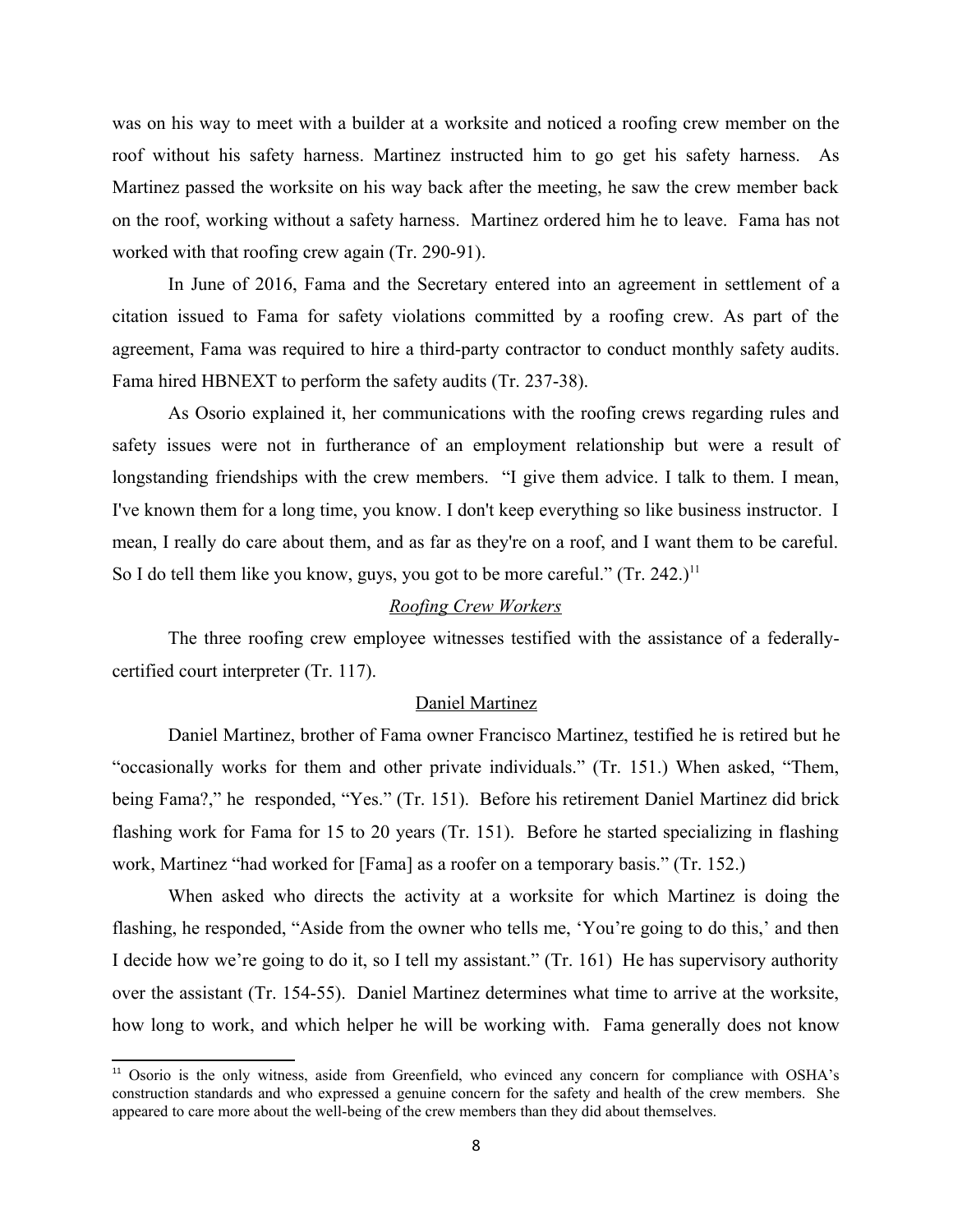which helper Daniel Martinez hires to assist with a given job, but Martinez recalled one occasion when Fama supplied him with an assistant (Tr. 151, 162). On December 9, 2016, Alberto was Martinez's assistant (Tr. 155).

 Daniel Martinez initially stated, "It's Fama who I work for." (Tr. 153.) He never formed a company and does not advertise his services. When he needs work, he texts Fama's telephone number to see if there is a project available (Tr. 153-54). He has attended safety training provided by Fama and received a safety program provided by the company. Fama does not send anyone to the worksite to check on the flashing work performed by Martinez and his crew. On some occasions, Daniel Martinez worked out-of-state jobs for Fama. Fama paid for his crew's hotel accommodations, gasoline expenses, and half the cost of their meals (Tr. 158-59, 165).

 Martinez testified he is paid a set amount by the linear foot. He takes the measurements for each job. Every week, he submits an invoice to Fama "for how much work we did, and they pay me, and I in turn pay the person who helped me." (Ex. R-17; Tr. 156.) He stated he does not submit invoices to other companies he does work for "because it's the type of job that's from person to person," meaning "it's a set price, agreed in advance." (Tr. 165.) In 2016, Fama paid Daniel Martinez \$51,345.83 for his services (Ex. R-6; Tr. 166). He testified he made "[p]ossibly around \$30,000" from other sources, but he gave one-third of that amount to his helper (Tr. 168). His accountant subtracts the cost of expenses, equipment, and the money Martinez pays his assistant from the total paid to him by Fama (Tr. 167-68).

### Antonio Cardenas

 Cardenas testified he has worked for Fama for approximately 15 years, but he does not consider himself an employee of Fama (Tr.118-19). When he does jobs for Fama, Cardenas is always partnered with Carlos Galicia, who has worked for Fama for approximately 14 years. Cardenas does not own his own business or work as an independent contractor. When Fama needs work done, it contacts Cardenas and tells him there is a house project available (Tr. 119- 20). Cardenas sometimes does "temporary work" for someone named Raymundo, but otherwise works only for Fama (Tr. 137-38). He stated Galicia does not have contacts aside from Fama to find work (Tr. 138).

 In earlier years, Fama issued separate paychecks each week to Cardenas and Galicia. Around 2013, Fama changed to issuing only one paycheck to each work crew (Tr. 130). For 2014, Fama issued Cardenas a 1099 form for \$58,502.00. He split it evenly with Galicia (Ex. R-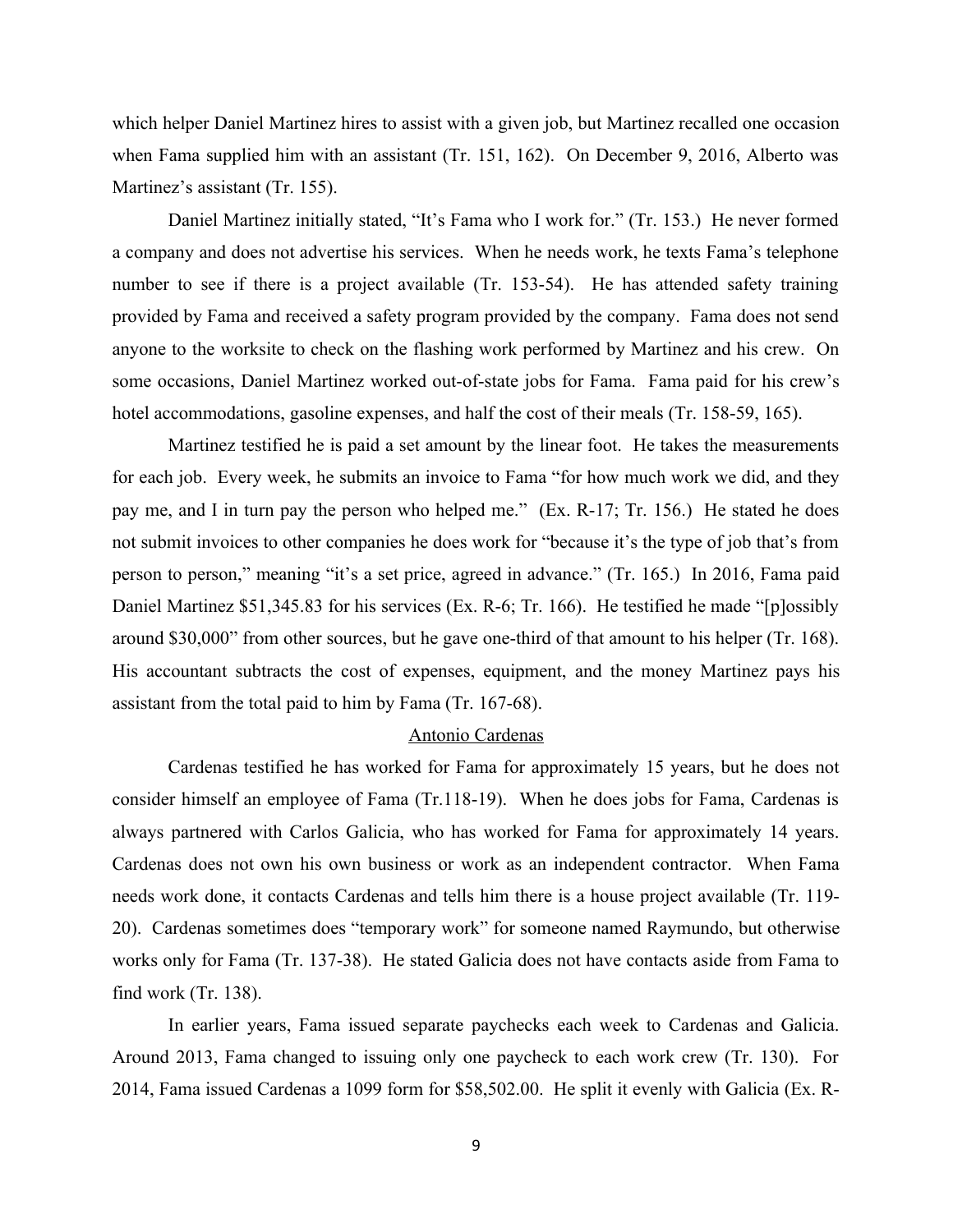7; Tr. 143). In 2016, Cardenas earned approximately \$45,000.00 from Fama, after taking his share of the money issued to Galicia (Tr. 127). Other contractors do not issue him a 1099. "[T]hey don't issue them because I work very little for them." (Tr. 144.)

 Fama pays Cardenas a non-negotiable fixed price for each roofing job (Tr. 121). Fama (Tr. 122). Galicia prepares the invoices they turn in to Fama for the work week (Ex. R-15; Tr. 142). Cardenas has at times turned down a roofing job with Fama because he and Carlos consider the house too large or the roof too steep (Tr. 124). He estimated he turns down Fama jobs "maybe five times" a year (Tr. 125). Cardenas stated he worked approximately 8 months in 2016, preferring not to work "when it gets very cold." (Tr. 126.) He also stated, however, that he and Galicia usually complete five houses in a week, and the complete an average of 50 houses a year (Tr. 125-26). That estimate would result in approximately 10 weeks of work, not 8 months. has raised the price per linear foot at least twice since Cardenas began working with the company The discrepancy is unexplained.

 Cardenas confirmed Fama paid his medical bill when he was hurt at the start of a roofing job for Fama and stated Fama provided him with an additional \$350.00 the week he was unable kit for his truck (Tr. 129, 146). He has attended mandatory safety training and received a written safety program from Fama (Tr. 131, 147). Cardenas testified no one from Fama or HBNEXT to work (Tr. 128). Fama provided Cardenas with safety glasses and a fire extinguisher and safety had ever inspected a Fama worksite on which he was working (Tr. 133). Cardenas and Galicia do not hold morning safety meetings at worksites (Tr. 133).

 Cardenas testified that neither he nor Galicia supervise each other. They decide together what the arrival and departure times to and from the worksite should be (Tr. 138). They purchase needed equipment together, sometimes using Fama's credit, which they pay back in installments (Tr. 140).

 Cardenas gave contradictory and misleading testimony regarding the two workers who were on the roof with him and Galicia the day of the OSHA inspections. He initially stated he and Galicia never worked with another crew on the same house (Tr. 133). When asked if anyone besides Galicia worked was working with him on the Lot 8 house on December 9, 2016, Cardenas replied, "No. I don't remember." (Tr. 134.) When shown the photographs of a worker wearing a blue hoodie on the roof (Ex. C-2, pp. 3, 4, 6, 7), Cardenas stated, "I know him, but he only worked there for a day," and said he was not part of a Fama crew, but was "[a] friend who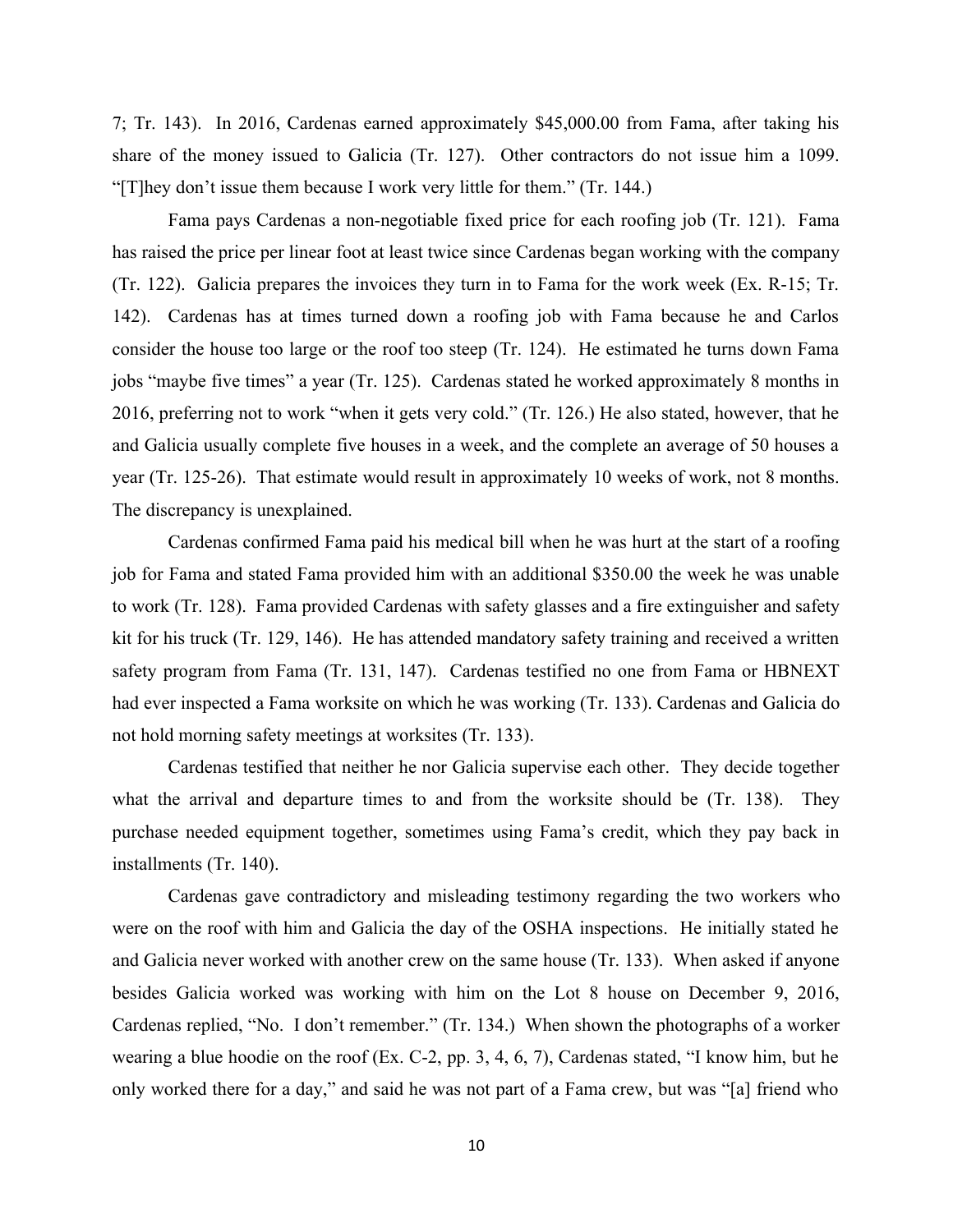only worked there for a day . . . I called him on that day to come help me, and he came to help, and when we finished the house and we were paid, that's when I paid him." (Tr. 135). He had a similar story for the other person on the roof (Ex. C-2, p. 6), stating, "That's a friend that I ride with this other person. They didn't have anything—any job elsewhere that day, so they came to help me." (Tr. 136.) Cardenas said the two men "came to help me a couple of more times" and they had attended safety training provided by Fama (Tr. 136). The obfuscation and disinformation regarding the two men working on the Lot 8 house roof with Cardenas and Galicia continued with Galicia.

### Carlos Galicia

 Carlos Galicia testified he has worked for Fama for 12 years, and his boss is Cynthia Osorio. He considers himself to be an employee of Fama. He and Antonio Cardenas work together on a crew, as they were doing the day of the inspections at issue. Galicia also considers Cardenas also to be an employee of Fama. Galicia does not own his own business, work as an independent contractor, or have employees. Francisco Martinez contacts him and Cardenas each week to tell them the location of the roofing jobs. Francisco Martinez sets the amount to be paid at least twice during the time Galicia worked for Fama (Tr. 170-72). Galicia differentiated the work he does with Fama from contract work. "Well, I was asked if we were doing a contract, but [Fama] just tells us if there is a job. A contract is like if I were to negotiate with you, but we to Galicia and Cardenas in advance for each roofing job. Martinez raised the price per linear foot only do the work that [Fama] tells us to do." (Tr. 183.)

 Galicia stated he does not work for other roofing contractors (Tr. 174). On cross- examination, when reminded of his deposition testimony, he admitted he had worked with other roofing employers, stating, "Yes, but it's not a large job. It's small work." (Tr. 185.) He sometimes earned money doing yard work or painting, "but only for two or three hours. It's for a short time. It's not like jobs for a full day. . . . These are jobs for other people, but not for companies or anything. These are just for people that ask to have the grass cut." (Tr. 181-82.) Fama required Galicia to attend safety training and follow the safety program it provided (Tr. 175).

 Galicia testified he and Cardenas had no employees and evenly split money they earned from Fama. He initially stated that in 2016, he earned approximately \$30,000.00 from all his sources of income (Tr. 173). He later amended his estimate to \$45,000.00, which accords with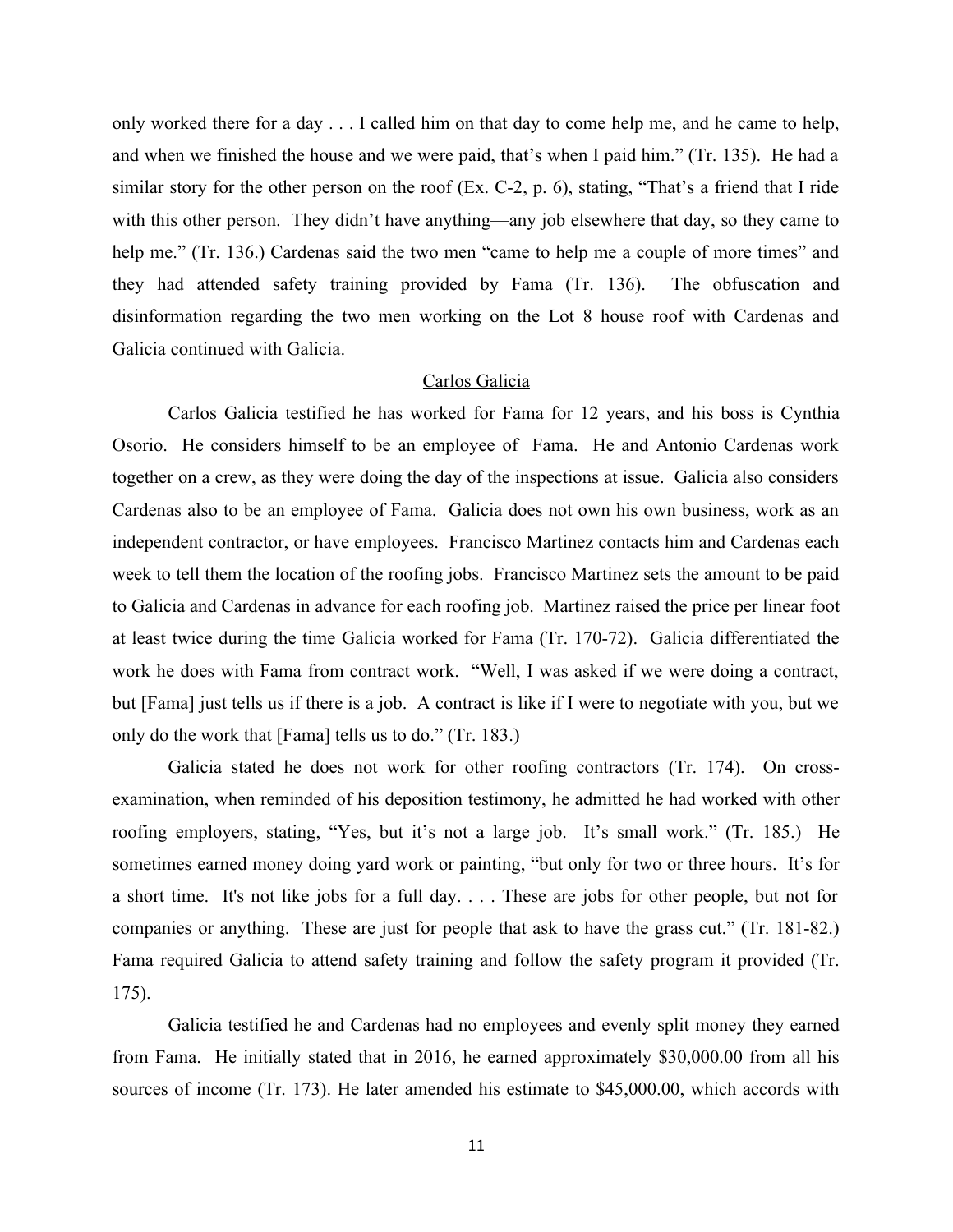Cardenas's testimony for that year (Tr. 196). Galicia testified that between him and Cardenas, "There is no supervisor, because we both know to do the job. So I cannot be his supervisor and he cannot be my supervisor. We both know what the job is." (Tr. 185.) Cardenas determines what time to arrive at a worksite and when to leave because Galicia rides with him the truck they own together. Galicia stated he and Cardenas purchase their own equipment, including ladders and nail and staple guns (Tr. 185-86).

 As with Cardenas, Galicia's testimony regarding the two other men on the roof with them the day of the inspections changed during questioning. Initially he stated he did not know their names and said of the man in the blue hoodie, "I don't work with him, and neither does he work with me." (Tr. 177). He also posited the man was not actually working on the Lot 8 house that day. "It's likely that he was working in the subdivision, but not the same house." (Tr. 178.) The photographs comprising Exhibit C-2 show this is clearly not the case. He then stated that, at times, friends of Cardenas work with them and they all split the money earned from the job (Tr. 189).

 The relationship between Cardenas and Galicia and the two men came into focus with the introduction into the record of Exhibit R-4, the 1099 form for 2016 issued by Fama to Galicia. It is for \$220,667.00. Galicia testified, "Part of this went to other people." (Tr. 190) He clarified that, after expenses, he and Cardenas split the money four ways with two other people (Tr. 196). Finally he conceded the two other workers with whom they split the money were the two men working with them on the Lot 8 house on December 9, 2016. Galicia estimated the two men had been working for Fama for "probably" 10 years (Tr. 197). Galicia's testimony thus evolved from not recognizing the two workers (even denying one of them was working on the same house) to conceding they may be friends of Cardenas who helped out that day, to acknowledging the two men performed an equal amount of work for Fama as Cardenas and Galicia did in 2016, and the four of them split the money earned from Fama evenly amongst themselves.<sup>[12](#page-11-0)</sup>

#### *Credibility Determinations*

 Any discrepancy between the testimony of Greenfield and the testimony of the management and employee witnesses is resolved in favor of Greenfield. His demeanor was

<span id="page-11-0"></span> $12$  Fama's Counsel includes a jocular footnote in Resp't's Br., stating, "Note that the amount of non-employee compensation paid to Carlos Galicia in 2016 was \$220,667. Any suggestion that this should have been W-2 regular employee compensation on Fama's payroll strains credibility. If true, the undersigned Employer's counsel would be inclined to turn in his word processor for a nail gun." (Resp't's Br., p. 18.) Galicia's testimony makes clear, however, that he received only \$45,000.00 of the total amount stated in the 1099 form for 2016.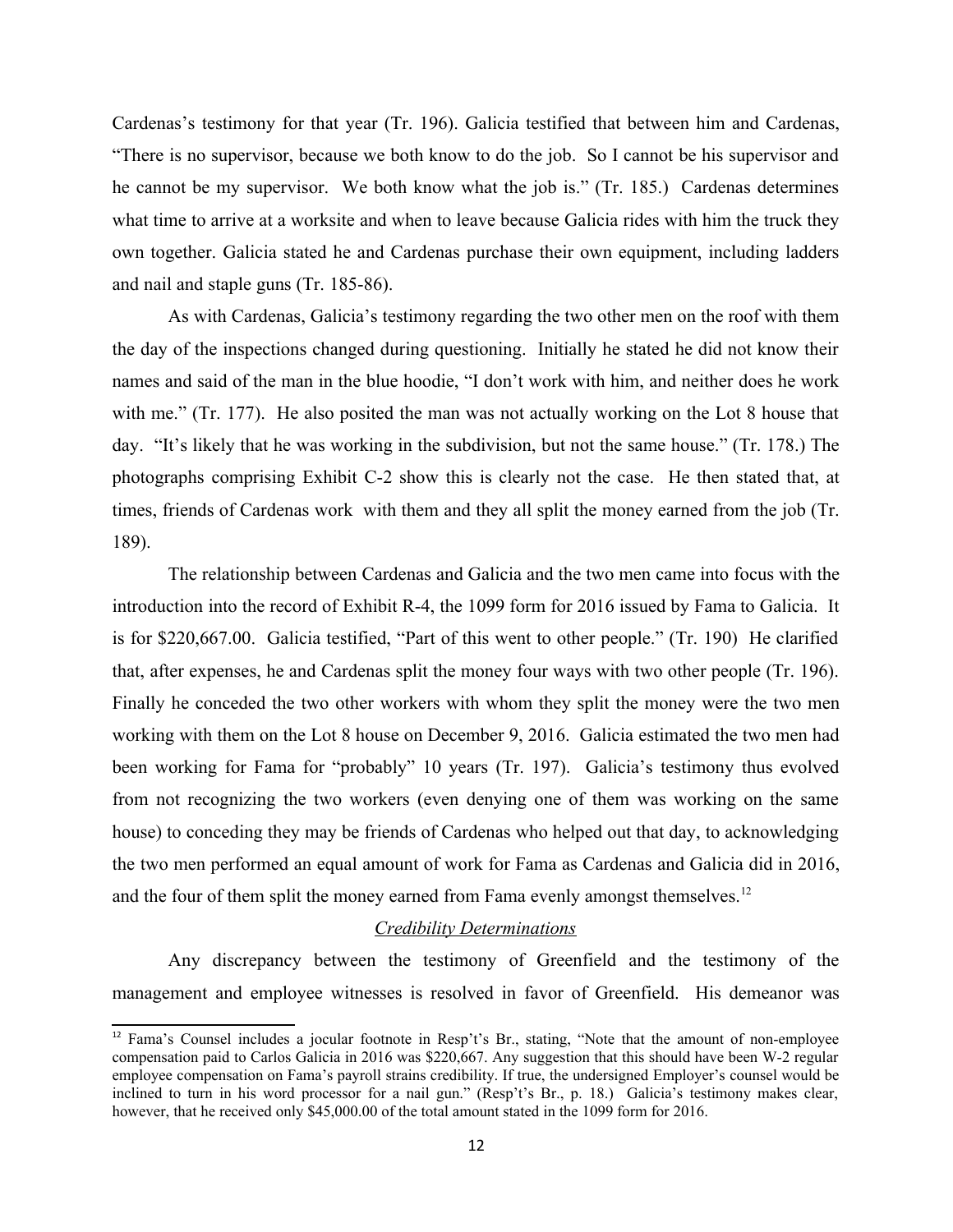confident and straightforward. He showed no hesitation or evasiveness during his testimony. His statements regarding his observations at the Lot 63 and Lot 8 worksites are backed up by the numerous photos he took of the worksites, including the measurements of the fall distance and the portable ladders. The Court credits his statement that Alberto and Cardenas informed him they were employees of Fama and Cardenas told him he was the supervisor.<sup>[13](#page-12-0)</sup>

 Each of the remaining witnesses stumbled somewhat in their testimony when confronted with contradictory statements in their deposition testimony. Some confusion may be attributed to language difficulties of the three employees testifying with the assistance of the interpreter. But other inconsistencies were the result of deliberate deceptions. It is clear Cardenas and Galicia deliberately misled the Court when they at first disavowed knowledge of the two men working with them on December 9, 2016, and later minimized their work relationship with them. Their willingness to deceive the Court under oath weakens the credibility of their testimony as a whole.

# *The Darden Test*

As the Commission notes,

 the Secretary has the burden of proving that a cited respondent is the employer of the affected workers at the site. . . . In determining whether the Secretary has satisfied that burden, the Commission relies upon the test set forth in *Nationwide Mutu l Insur nce Comp ny v. D rden,* 503 U.S. 316 (1992) ("*D rden*").

Allstate Painting & Contracting Co., 21 BNA OSHC 1033, 1035 (Nos. 97-1631 & 97-1727, 2005) (consolidated)). To determine whether the party in question was an employer under common law, the *Darden* Court looked primarily to "the hiring party's right to control the manner and means by which the product [was] accomplished." *Darden*, 503 U.S. at 323. Factors pertinent to that issue include:

 the skill required for the job, the source of the instrumentalities and tools, the location of the work, the duration of the relationship between the parties, whether the hiring party has the right to assign additional projects to the hired party, the of payment, the hired party's role in hiring and paying assistants, whether the work is part of the regular business of the hiring party, whether the hiring party is extent of the hired party's discretion over when and how long to work, the method

<span id="page-12-0"></span><sup>&</sup>lt;sup>13</sup> Alberto's statement to Greenfield that he is an employee of Fama is corroborated by his signed witness statement (Ex. C-3). Cardenas did not deny he told Greenfield during the inspection that Fama was his employer or that he was the supervisor of the four-man crew. Fama did not challenge Greenfield's testimony that Cardenas had represented Fama at settlement conferences at OSHA's office or that he recognized Cardenas and other crew members from previous inspections resulting the Secretary issuing citations to Fama.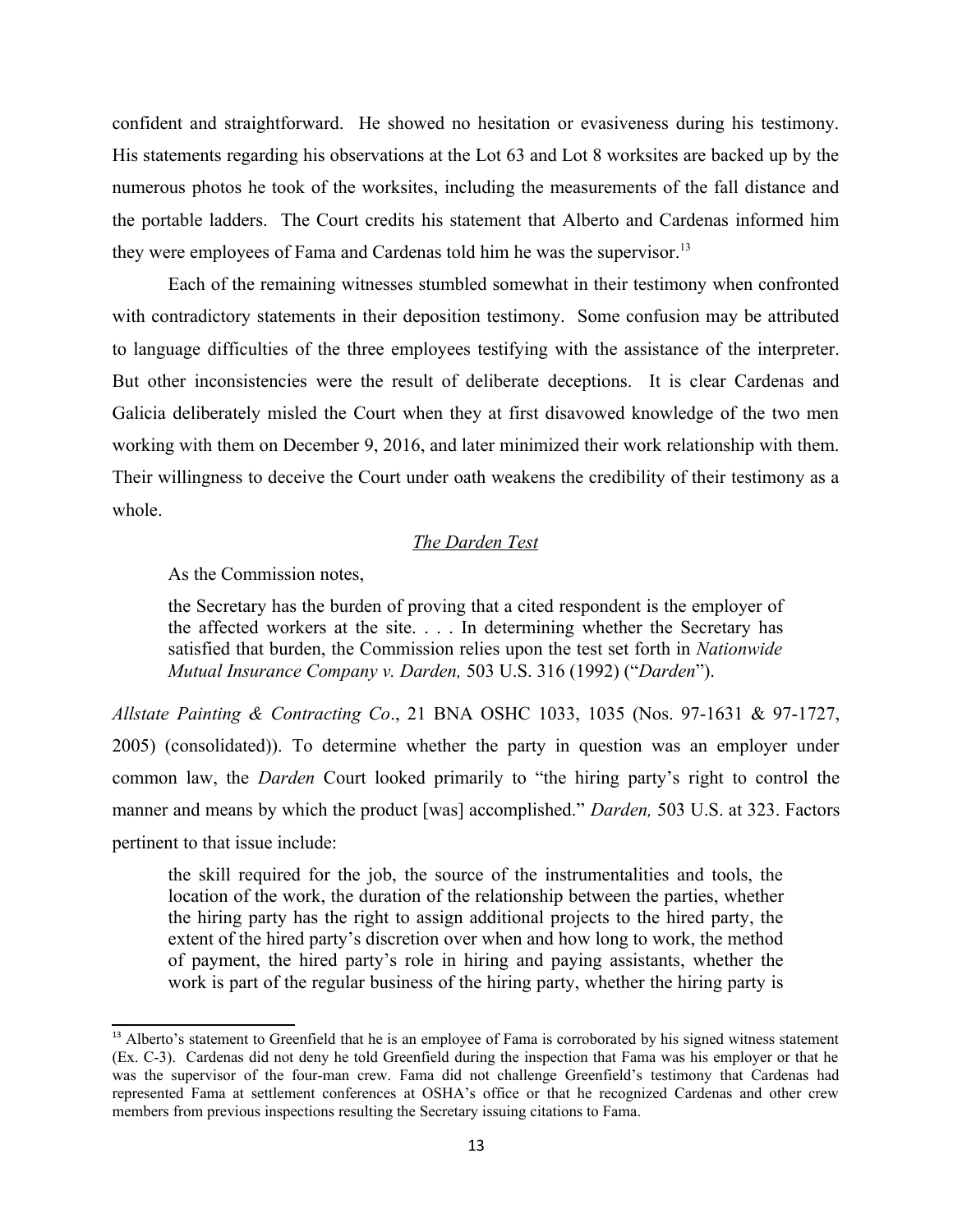in business, the provision of employee benefits and the tax treatment of the hired party.

*Id.* at 323-24 (citing *Cmty. for Creative Non-Violence v. Reid*, 490 U.S. 730, 751-752 (1989)).

The Commission has addressed the relative weight of the *Darden* factors:

 [T]he [Supreme] Court has emphasized that all of these factors must be considered, and no one factor is decisive. [*Darden*] at 324. Yet, as reflected in the in the context of a federal labor statute, the control exercised over a worker remains a "principal guidepost." *Clackamas Gastroenterology Assocs., P.C. v. Wells*, 123 S.Ct. 1673, 1679 (2003) (issue of whether physician-shareholders of an employer could be counted as "employees" for purposes of small employer exemption of the Americans With Disabilities Act, 42 U.C.S. §12101 et seq.). Further, *Clackamas* teaches that the relational context in which the issue arises has a bearing on how the multiple factors derived from the common law are to be Supreme Court's most recent analysis of the common law meaning of "employee" applied and weighed.

*Froedtert Memorial Lutheran Hospital, Inc., 20 BNA OSHC 1500, 1508 (No. 97-1839, 2004).* 

 The Eleventh Circuit has also noted it has not explicitly affirmed the application of the Darden test to cases involving OSHA violations but has applied the test when the parties have not disputed its application:

not disputed its application:<br>Three other circuits have affirmed the application of the *Darden* test to OSHA violations. *See Slingluff v. Occupational Safety & Health Review Comm'n,* 425 F.3d 861, 867–69 (10th Cir.2005); *IBP, Inc. v. Herman*, 144 F.3d 861, 865 (D.C.Cir.1998); *Loomis Cabinet Co. v. Occupational Safety and Health Review Comm'n,* 20 F.3d 938, 941–42 (9th Cir.1994). One circuit has ruled that *Darden's* reasoning is not directly applicable to the Act. *See Sec'y of Labor v*. *Trinity Indus., Inc.,* 504 F.3d 397, 402 (3d Cir.2007) ("[*Darden*] was decided under ERISA and has no impact on the question of whether the scope of the OSH Act is broad enough to cover workers who are not employees under the common law definition."). The parties here assume in their briefs that the *Darden* test applies. Therefore, we apply the *Darden* test here without deciding explicitly whether the Commission's interpretation of 29 U.S.C. § 652(6) is permissible.

Quinlan v. Sec'y, U.S. Dep't of Labor, 812 F.3d 832, 837 (11th Cir. 2016). Here, both the Secretary and Fama assume the *Darden* test applies.

### *<u>Analysis of Employment Relationship Under Darden Test</u>*

 The issue is whether the two work crews present on Lot 63 and Lot 8 the day of the inspections were subcontractors or employees of Fama. The evidence relating to some of the factors set out in *Darden* does not weigh in favor of either option—for example, the skill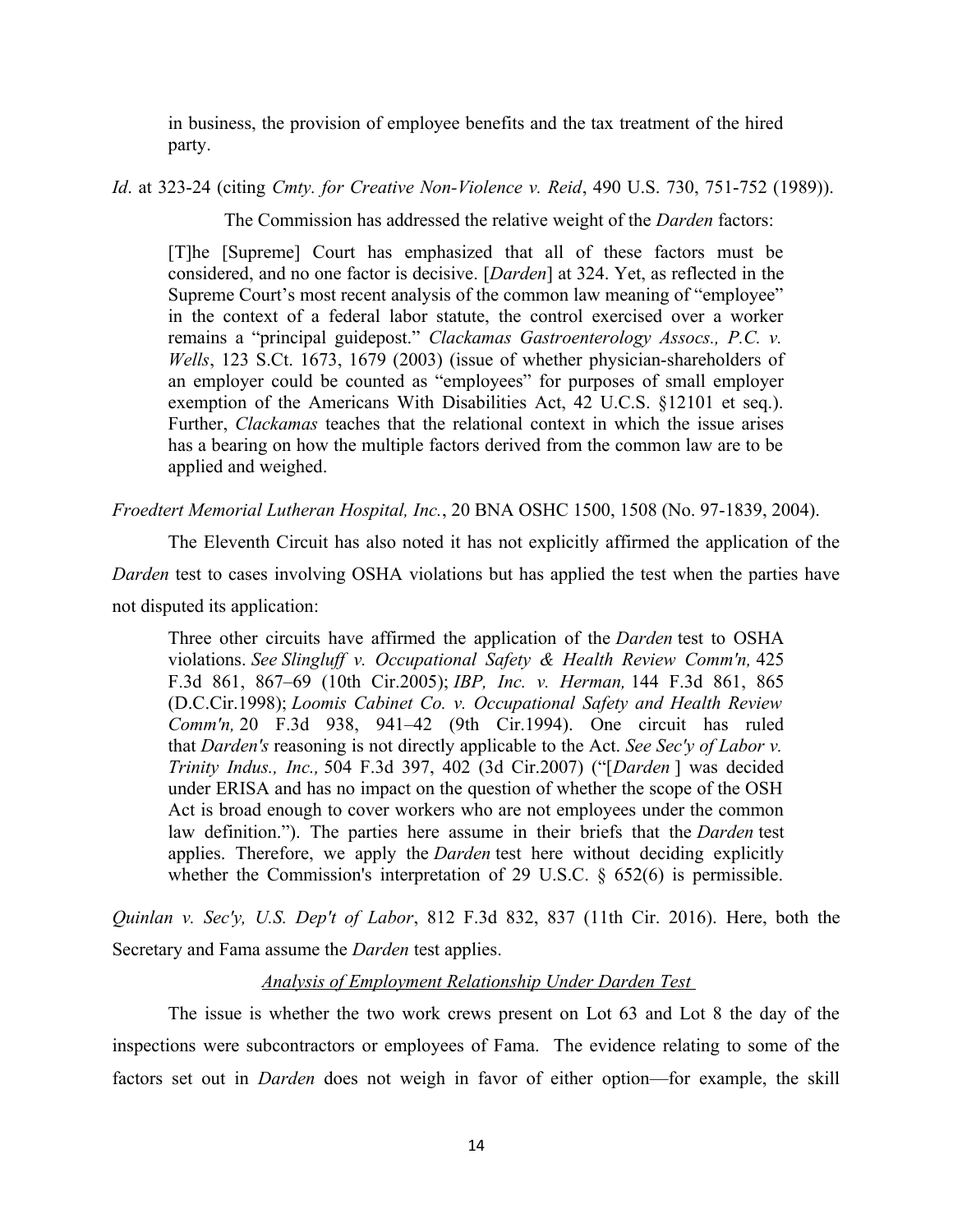required for the job (Cardenas and Galicia both testified they had no specialized training or schooling to become roofers (Tr. 131, 175)) and the location of the work (determined by the contracts between the builder and Fama) are just as likely to be true for a subcontractor as for employees of Fama. The factor of the "extent of the hired party's discretion over when and how long to work" is also neutral. The work crew determines what time of day to arrive at the worksite and how long to work there (Tr. 151, 185-86). However, Fama expects the crew to complete the roofing job within a day or two of delivery of the roofing materials. This scheduling is as likely to apply to subcontractors as to employees.

# *Three factors weigh in favor of finding a contractor-subcontractor relationship between Fama nd the roofing crews*

The hired party's role in hiring and paying assistants: Francisco Martinez testified each roofing crew determines how many crew members it needs to complete a job (Tr. 269-70). Daniel Martinez stated he decides who his helper will be on a given project (Tr. 151). At one time Fama tried to implement a rule prohibiting roofing crews from hiring workers without getting approval first from Fama, but "it didn't work." (Tr. 223-24.) The record establishes the roofing crews had discretion to hire their own assistants.

 *The provision of employee benefits:* Fama provided no benefits relating to vacation time, health insurance, or retirement programs (Tr. 285).

*The tax treatment of the hired party:* Fama issued 1099 tax forms, not W-2 forms, to Daniel Martinez, Cardenas, and Galicia (Exs. R-5, R-6, R-7). This is evidence they worked as independent contractors and not employees.

# *The remaining factors weigh in favor of finding an employer-employee relationship between Fama and the roofing crews*

The source of the instrumentalities and tools: Fama pays for and provides the materials needed to complete a roofing job, including shingles, felt, staples, nails, and flashing. Fama has provided a dump truck when needed on some worksites (Tr. 211-12). Fama has provided roofing crews with fire extinguishers, safety kits, hard hats, and safety glasses (Tr. 128-29, 146, 275-76). Providing workers with safety equipment is an act more likely done by an employer than a contractor.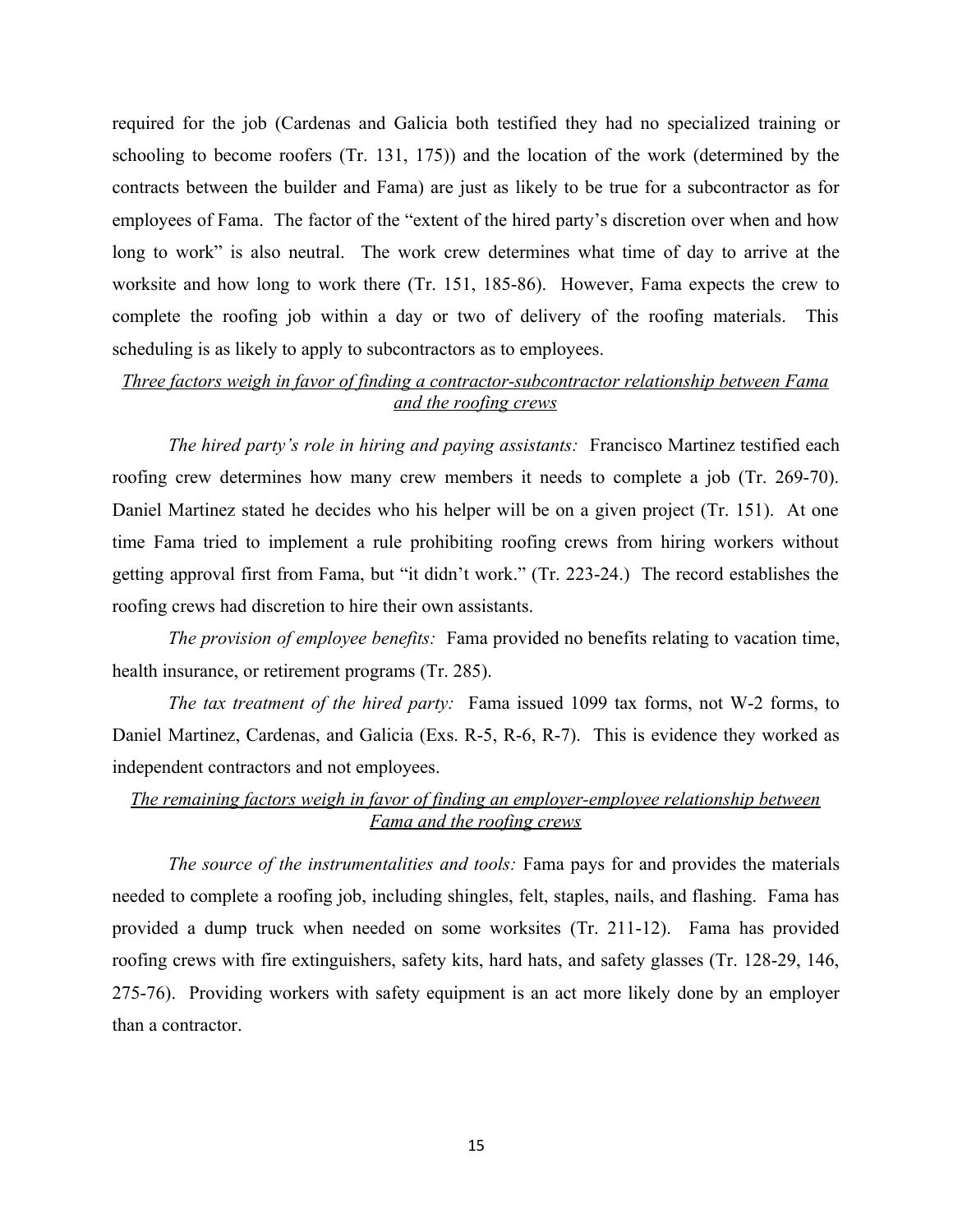The roofing crews generally buy their own tools and equipment, sometimes on Fama's credit. Fama then deducts the amount owed for the tools from the crews' paychecks (Tr. 148-49, 213). Cardenas explained the circumstances in which Fama would pay for equipment:

 Cardenas: When something expensive that we are unable to buy ourselves and it Q.: Does Fama provide any of those pieces of equipment for you? Cardenas: Yes, sometimes. Q.: Such as? breaks down, that's when. Q.: In that situation, do you have to repay Fama for the piece of equipment? Cardenas: Yes.

(Tr. 140.)

 Extending credit to purchase needed equipment is more indicative of an employer- employee relationship than a contractor-subcontractor relationship. The work crews would not be able to purchase needed equipment without Fama's credit, which is not characteristic of an independent contractor prepared to subcontract for work in which it specializes.

*The duration of the relationship between the parties:* This factor weighs heavily in favor of finding an employer-employee relationship. Daniel Martinez and Alberto, working on Lot 63, had been doing roofing and flashing work for Fama for 15 to 20 years and 10 years, respectively (Ex. C-3; Tr. 151). For the crew working on Lot 8, Cardenas had done roofing work for Fama for 15 years and Galicia for 12 years (Tr. 118-19, 170). Galicia stated the two men working with him and Cardenas the day of the inspections had been working for Fama for "probably" 10 years - (Tr. 197).

*Whether the hiring party has the right to assign additional projects to the hired party:*  Friday. The crew completes the work as scheduled (Exs. R-15, R-16, R-17; Tr. 128). Francisco Martinez acknowledged, however, that he had directed a roofing crew to stop working on a Martinez's ability to relocate a roofing crew indicates Fama has the right to assign additional projects to the crews. In applying the *Darden* test, the Eleventh Circuit has emphasized, "[I]t is the *right* to control, not the actual exercise of control, that is significant." *N.L.R.B. v. Associated* Generally, Fama assigns several houses a week to a roofing crew and pays the crew one check on project and go to another location if an emergency arose (Tr. 260-262). Though rarely exercised, *Diamond Cabs, Inc.*, 702 F.2d 912, 920 (11th Cir. 1983) (emphasis in original).

*The method of payment:* It is undisputed Fama sets a non-negotiable fixed price for each roofing job. Fama issues paychecks each Friday afternoon and a member of each roofing crew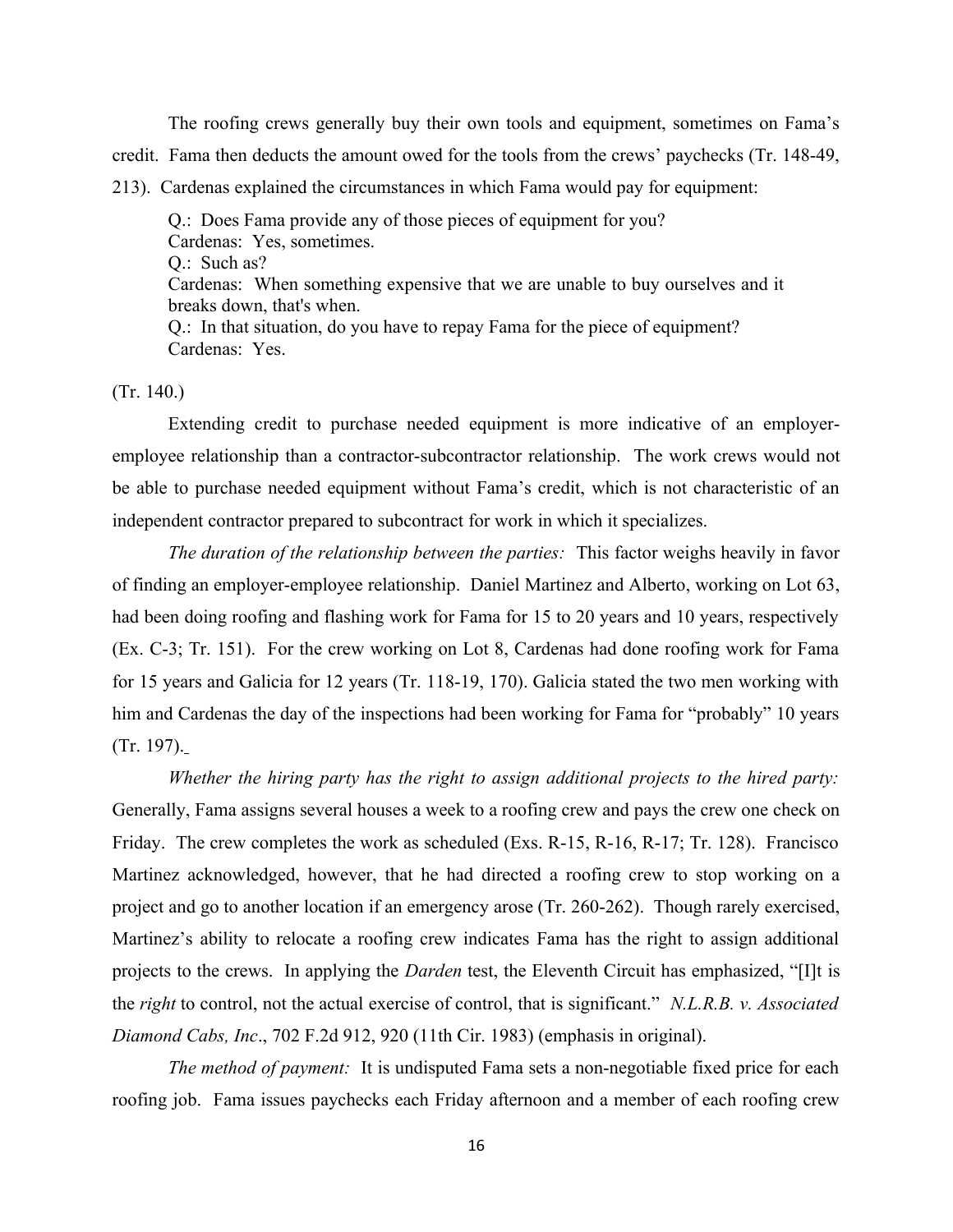must come to Fama's office to pick up the crew's paycheck (Tr. 122, 128, 212). This method of payment is indicative of an employer-employee relationship.

Whether the work is part of the regular business of the hiring party and whether the *hiring party is in business:* Fama is a roofing contractor and its business depends on roofing crews completing its contracts. Fama consistently uses the same workers to perform roofing work. Regarding the two work crews at issue in this case, Francisco Martinez testified he contacts Daniel Martinez first to perform flashing work because "I prefer to work with him. He's part of the family," (Tr. 258-859), and that his "first call goes to the most flexible people we can find. . . And usually these guys, like Carlos [Galicia] and Antonio [Cardenas], they are good." (Tr. 269.)

# **Additional Factors**

 The "principal guidepost" of the employer-employee relationship is the "control exercised over a worker." *Clackamas*, 123 S.Ct. at 1679. The Commission has held the "relational context in which the [control] issue arises has a bearing on how the multiple factors derived from the common law are to be applied and weighed." *Froedtert Memorial Lutheran Hospital, Inc., 20 BNA OSHC at 1508.* 

In addition to the enumerated factors of the *Darden* test, Fama exercised other forms of control over the roofing crews. Fama provided mandatory safety training and a written safety 229). Fama implemented work rules prohibiting the use of cell phones by crew members driving to a Fama worksite and when working on roofs. Fama backed up the rules with the threat of fines for noncompliance (Tr. 232-35). Fama had the right to discipline and fire members of the roofing crews. Fama had the authority to stop work on a house for which it had secured a roofing contract. If Fama learned of a safety infraction on one of its houses, it would instruct the offending employee to watch a safety video at its office before he could pick up his paycheck (Tr. 225) Cynthia Osorio sent a worker home when she was at a Fama-contracted house and saw he was not wearing a safety harness (Tr. 235-36). Francisco Martinez fired a worker who got back on a roof without his safety harness after Martinez had ordered him to go get it (Tr. 290 program to the roofing crews. If a crew had declined to attend, Fama would no longer hire it (Tr. 91).

 Francisco Martinez testified he founded Fama in 1995. Fama has a website, which Francisco Martinez testified was created "15 years ago maybe" and has never been updated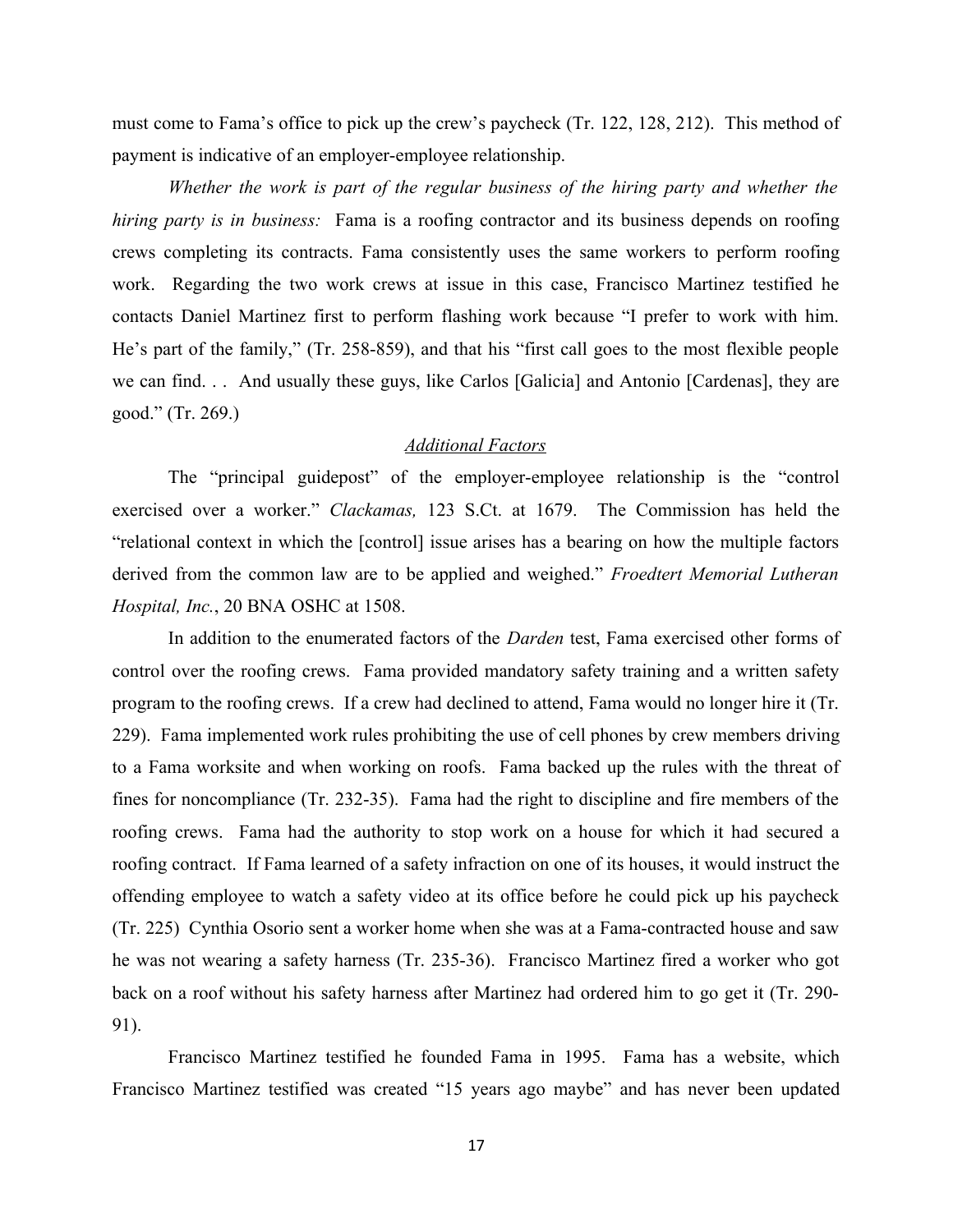unless Osorio had done so without his knowledge (Tr. 271). She apparently had, because it states, "Fama Construction has been serving homeowners for the past 23 years." (Ex. C-4). At the time of the trial, Fama had existed for 23 years. The website goes on to state, "We are a family owned and operating roofing contractor, *employing over 50 people*, who all share in the pride of providing top quality materials, *professional installations*, and dependable warranties to both residential and commercial roofing customers." (Ex. C-4) (emphasis added.)

 In a similar case where the central issue was whether the roofing contractor was an employer of the roofing crew or if the crew's supervisor was a subcontractor, the Court of Appeals for the First Circuit found the contractor's representations to the public could be considered as a factor in determining the nature of the relationship. A.C. Castle Construction Co. v. Acosta, 882 F.3d 34, 41 (1<sup>st</sup> Cir. 2018) ("A.C. Castle's representations were, in substance, representations he controlled [the roofing crew's supervisor] as an employee, not as an independent contractor. . . . [W]ith those representations, added to the other facts in the record elucidating their distinctive relationship, there is enough to provide substantial evidence for the ALJ's conclusion."). Here, Osorio testified she and her father worked in Fama's office, along with two other employees, leaving 46 employees (according to the website) unaccounted for unless they are members of the work crews. The inclusion of "professional installations" in Fama's list of services advances the appearance the roofing crews are employed by Fama. The Court finds Fama represented that the work crews were its employees, and not subcontractors.

Overall, the Court's analysis of the *Darden* factors, in light of the relational context of Fama and the cited work crews, indicates the relationship between Fama and the two work crews at the Devonshire Park worksites on December 9, 2016, was more akin to a traditional employer- employee relationship than that of a contractor-subcontractor. Fama and the two work crews had recurring relationships for over a decade, during which Fama exercised control not usually found in a contractor-subcontractor relationship. Specifically, Fama provided the crews with mandatory safety training, a written safety program, and safety equipment, which does not comport with the typical actions of a contractor. Fama did not permit work crews to negotiate the price of a particular job but set a fixed price. Fama implemented rules governing the use of cell phones and set a disciplinary policy for safety infractions. These actions are more typical of an employer-employee relationship than a contractor-subcontractor.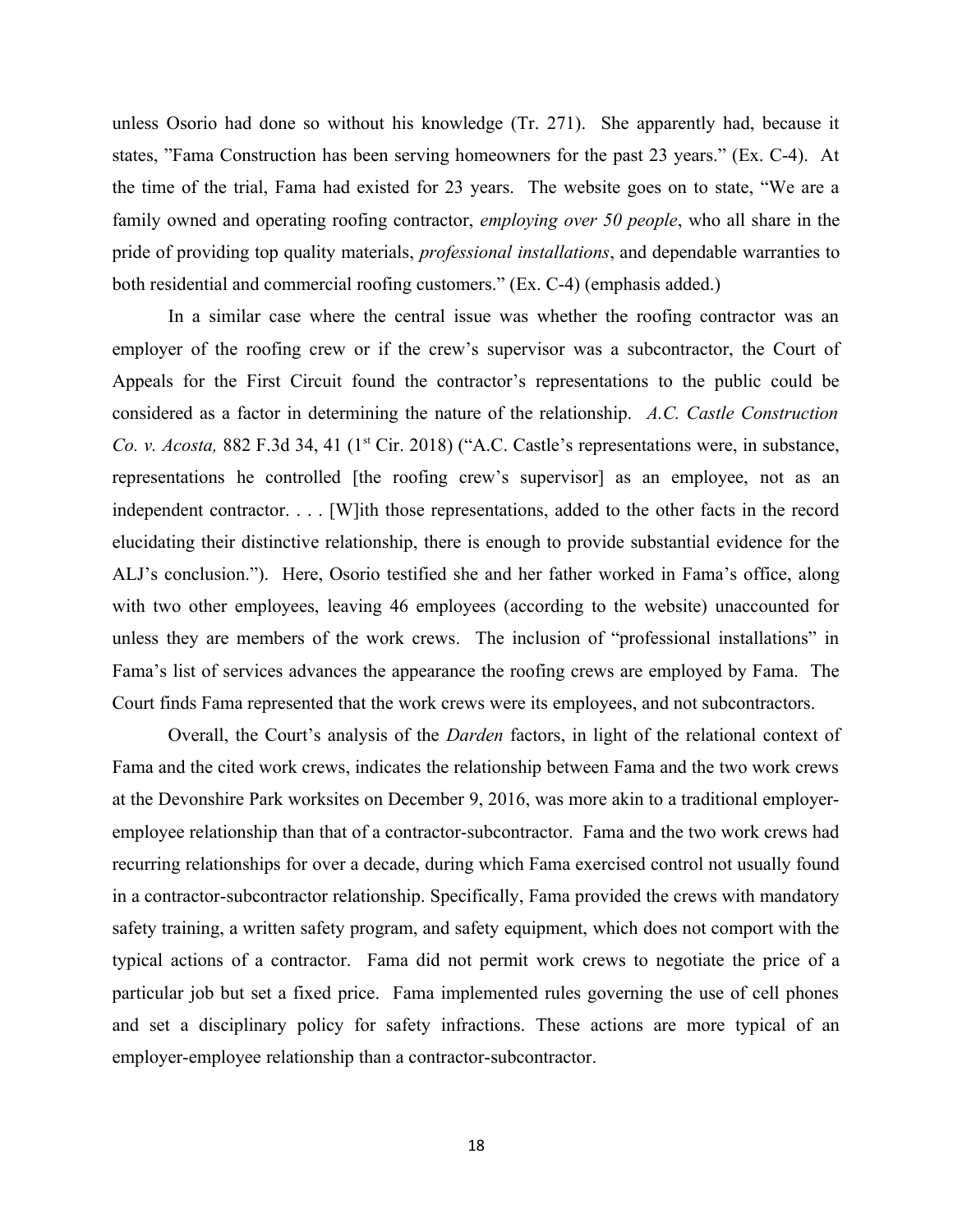Fama argues its signed contracts with the work crews are evidence the crews worked as subcontractors. These boilerplate forms were not, however, for specific roofing projects and, with one exception, were not dated (Exs. R-8, R-9, R-10, R-11). More persuasive are the statements made by members of the work crews to Greenfield during the inspections at issue and in previous inspections. Greenfield asked Alberto if he was a subcontractor or an employee. As evidenced in his signed witness statement, Alberto responded, "I am an employee. So are the men on that other house." (Ex. C-3.) On several previous inspections, Greenfield had encountered Cardenas, who always identified himself as an employee of Fama (Tr. 45-46). At trial, Galicia testified he and Cardenas worked for Fama (170-72). In contradiction to what he had previously told Greenfield, at trial Cardenas stated he does not consider himself to be an employee of Fama, yet he does not own his own business or work as an independent contractor (Tr. 119-20). Cardenas also represented Fama during settlement conferences for previous citations issued to Fama at OSHA's office (Tr. 45).

 Based on the foregoing analysis, the Court finds Fama was the employer of the two work crews working on Lots 63 and 8 on December 9, 2016, at the Devonshire Park subdivision. Therefore, the Secretary correctly cited Fama for the alleged violations.

#### **IV. FAMA AS CONTROLLING EMPLOYER**

 The Court also finds, under the Secretary's alternative theory, that Fama is a controlling employer with regard to the cited worksites under the multi-employer worksite doctrine. As the Commission has noted, "an employer owes a duty under  $\S$  5(a)(2) of the Act not only to its own employees but to other employees at the worksite when the employer creates and/or controls the cited condition." *Summit Contractors, Inc.*, 23 BNA OSHC 1196, 1205 (No. 05-0839, 2010). "[A]n employer's duty to exercise reasonable care where its own employees are not exposed to the hazard 'is less than what is required of an employer with respect to protecting its own employees,' such that a general contractor need not inspect the worksite as frequently as an employer whose own employees are exposed to the hazard." *Evergreen Constr. Co*., 26 BNA OSHC 1615, 1618 (No. 12-2385, 2017).

As established *supra*, Fama had the power to correct safety violations and exercised considerable control over the work crews. The Court concludes that even if the work crews at issue were subcontractors, Fama was a controlling employer. *See Suncor Energy (U.S.A.) Inc.*, 2019 WL 654129, at \*3 (No. 13-0900, 2019) (*quoting* OSHA Instruction CPL 02-00-124, Multi-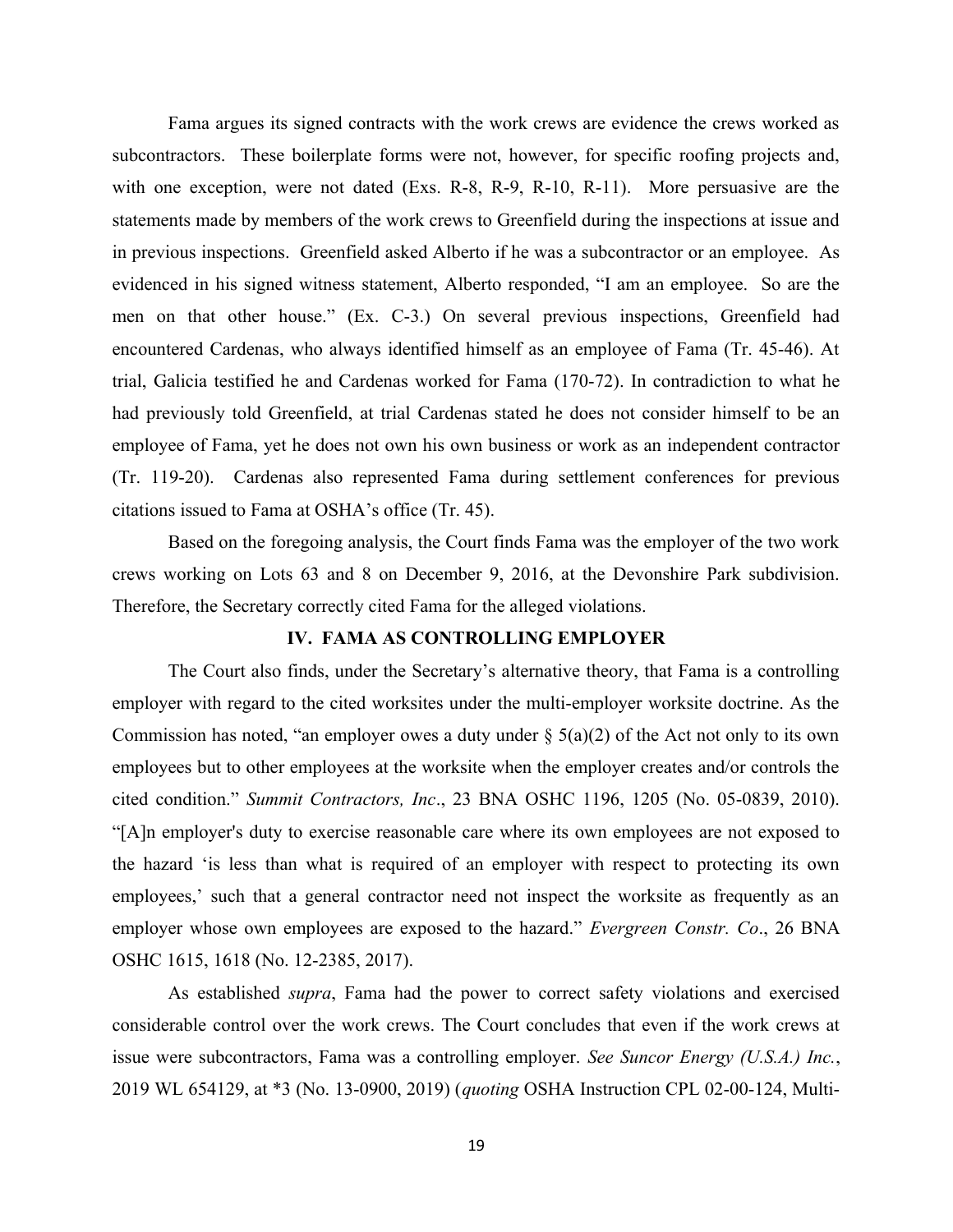Employer Citation Policy § X.E.1 (Dec. 10, 1999) (MEP) (defining controlling employer as "[a]n employer who has general supervisory authority over the worksite, including the power to correct safety and health violations itself or require others to correct them")); see also, *Summit*  the MEP's definition of a controlling employer); *McDevitt Street Bovis Inc.*, 19 BNA OSHC 1108, 1109 (No. 97-1918, 2000) (finding general contractor to be controlling employer where supervisor had "authority to demand a subcontractor's compliance with safety requirements, to stop a subcontractor's work if safety violations were observed, and to remove a subcontractor *Contractors Inc.*, 22 BNA OSHC 1777, 1780-81 (No. 03-1622, 2009) (agreeing with and quoting from the worksite").

 "On a multi-employer worksite, a controlling employer is liable for a contractor's violations if the Secretary shows that it has not taken reasonable measures to 'prevent or detect and abate the violations due to its supervisory authority and control over the worksite.'" *Suncor*, 2019 WL 654129, at \*4 (*quoting Centex-Rooney Constr. Co.*, 16 BNA OSHC 2127, 2130 (No. 92-0851, 1994); *see Am. Wrecking Corp.*, 19 BNA OSHC 1703, 1709 (No. 96-1330, 2001) (consolidated) (noting that general contractor at multi-employer worksite "was responsible for taking reasonable steps to protect the exposed employees of subcontractors"); *Grossman Steel & Aluminum Corp.*, 4 BNA OSHC 1185, 1188 (No. 12775, 1976) (holding general contractor "responsible for violations it could reasonably have been expected to prevent or abate by reason of its supervisory capacity").

 "Determining whether a controlling employer has met its duty to exercise reasonable care involves analyzing several factors: those that relate to the alleged violative condition itself and those that relate to the employer's duty to monitor or inspect." *Suncor*, 2019 WL 654129, at \*5. "Whether a controlling employer should have known of the conditions giving rise to the violations of another employer depends in part on the 'nature, location, and duration of th[e] conditions."" *Id.* (quoting David Weekley Homes, 19 BNA OSHC 1116, 1119 (No. 96-0898, 2000).

 Greenfield testified Fama was on notice that to meet the standard of reasonable care, more frequent inspections of the usual work crews hired to complete its roofing jobs were required. "This particular employer has been in the [OSHA] office several times, and entered into different informal settlement agreements, stating they're aware of what these violations are, what the hazards are, what the -- what is required of them, and come into agreements that we'll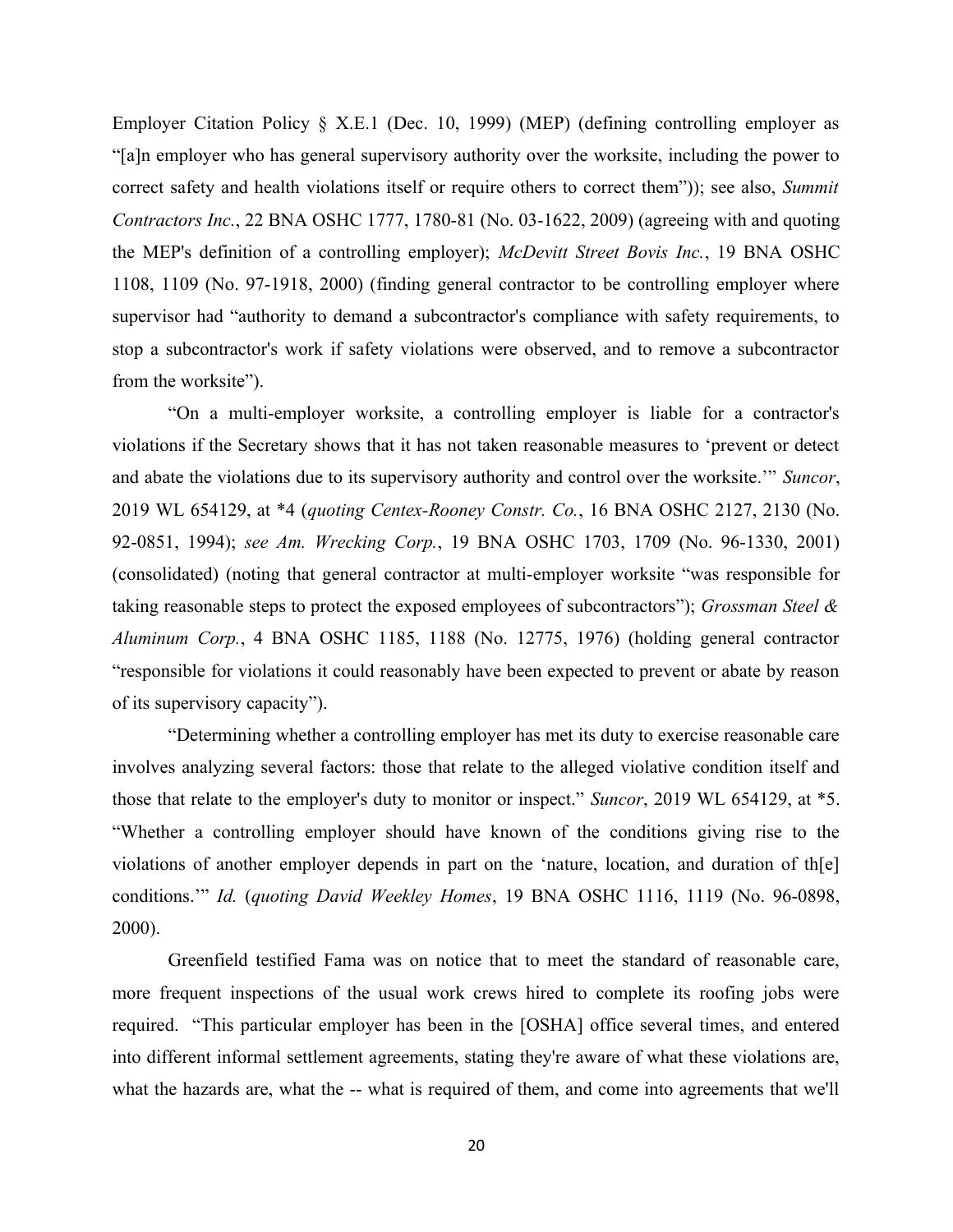train these employees, or we'll fix this, or we're ensure that they're doing what they're supposed to. And so they have a heightened knowledge of what these hazards are and the continuing problem, but [they] haven't been doing anything . . . in any of the prior agreements." (Tr. 82.) Fama was also a party to a settlement agreement for a previous citation issued by the Secretary where it agreed "they would hire a third-party safety consultant that would train these people for these ladder and fall protection, these other violations, and also that they would do periodic inspections, and up to the point of the day of this inspection, they had not done that. . . ." (Tr. 68.)

 Although "the extent of measures a controlling employer must implement to satisfy the duty of reasonable care 'is less than what is required of an employer with respect to protecting its own employees[,]"' *Suncor*, 2019 WL 654129, at \*7 (*quoting* MEP § X.E.2), there is no evidence Fama conducted any inspections. Rather, Fama admitted it "does not perform random inspections of its worksites" and "rarely goes to a work site while its subcontractors are working on a roof." (Resp't's Br. at 25) (*citing* Tr. 133, 176, 270). Given the extensive history of OSHA violations by Fama work crews installing roofs, reasonable care required Fama to increase its inspections. Therefore, Fama did not meet its duty to exercise reasonable care.

#### **V. THE CITATIONS**

The Court of Appeals for the Eleventh Circuit, where this case arose,<sup>14</sup> has held "[t]o establish a prima facie case under the Occupational Safety and Health Act, 29 U.S.C. §§ 651 et seq., the Secretary must show '(1) that the regulation applied; (2) that it was violated; (3) that an employee was exposed to the hazard that was created; and importantly, (4) that the employer 'knowingly disregarded' the Act's requirements.'" Samsson Constr., Incorp. v. Sec'y, U.S. Dep't of Labor, 723 F. App'x 695, 697 (11th Cir. 2018) (*quoting ComTran Group, Inc. v. U.S. Dep't of* Labor, 722 F.3d 1304, 1307 (11th Cir. 2013). For the reasons indicated *infra*, the Court

<span id="page-20-0"></span><sup>&</sup>lt;sup>14</sup> Under the Act, an employer may seek review in the court of appeals in the circuit in which the violation occurred, the circuit in which the employer's principal office is located, or the District of Columbia Circuit. 29 U.S.C. § principal office. 29 U.S.C. § 660(b). "[I]n general, '[w]here it is highly probable that a Commission decision would even though it may differ from the Commission's precedent." *Dana Container, Inc.*, 25 BNA OSHC 1776, 1792 n.10 (No. 09- 1184, 2015), *ff'd*, 847 F.3d 495 (7th Cir. 2017) (citation omitted). The alleged violations occurred in of the Eleventh Circuit in deciding the case, where it is highly probable that a Commission decision would be 660(a). The Secretary may seek review in the circuit in which the violation occurred or in which the employer has its be appealed to a particular circuit, the Commission has ... applied the precedent of that circuit in deciding the case— Georgia, which is also where Fama's principal office is located (Tr. 168). Therefore, the Court applies the precedent appealed to.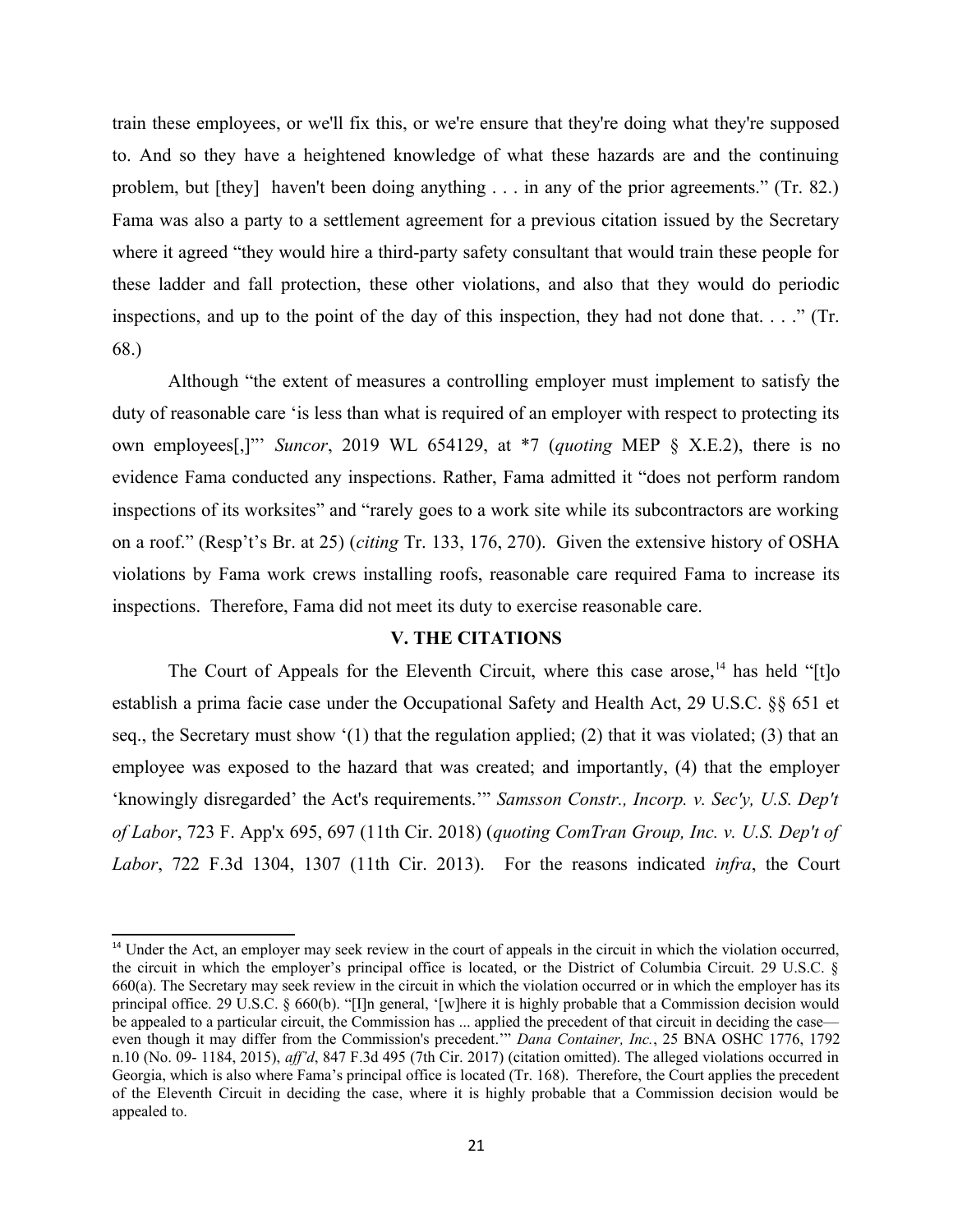concludes the Secretary has also established a prima facie case for the knowledge element for each cited violation.

# **A. LOT 63 (Docket No. 17-1173)**

#### **Citation Number 1**

#### **tem 1: Alleged Serious Violation of 29 C.F.R. § 1926.1053(b)(1)**

 In Item 1 of citation 1, the Secretary alleges Fama violated 29 C.F.R. § 1926.1053(b)(1), the ladders standard, since "[t]wo employees performing roofing work were exposed to a fall hazard of approximately 11.1-feet when they used an aluminum extension ladder that was not extended three feet above the roof landing." The cited standard mandates in relevant part "[w]hen portable ladders are used for access to an upper landing surface, the ladder side rails shall extend at least 3 feet (.9 m) above the upper landing surface to which the ladder is used to gain access[.]" 29 C.F.R. § 1926.1053(b)(1).

# *1. The Cited Standard Applied*

The cited standard is found in *Subpart X—Stairways and Ladders* of the construction standards, which "applies to all stairways and ladders used in construction, alteration, repair (including painting and decorating), and demolition workplaces covered under 29 C.F.R. § part 1926[.]" 29 C.F.R. § 1926.1050(a). Fama was under contract to install roofs on houses, a construction activity. The Secretary has established the cited standard applied to the cited conditions.

#### 2. The Cited Standard Was Violated

 Greenfield observed a blue portable extension ladder extended "[a]pproximately a foot, maybe a foot and a half" above the porch roof where Alberto was working. He based the estimate on the standard one-foot distance between ladder rungs (Ex. C-1, pp. 1-3, 8; Tr. 51). The portable ladder "could have been extended another 3 or 4 feet" according to Greenfield. Martinez and Alberto had been using it for approximately 20 minutes (Tr. 66). Page 7 of Exhibit C-1 provides the best angle showing the blue ladder extends well short of three feet above the porch roof. The Secretary has established the cited standard was violated.

### *3. F m 's Employees Were Exposed to the Viol tive Condition*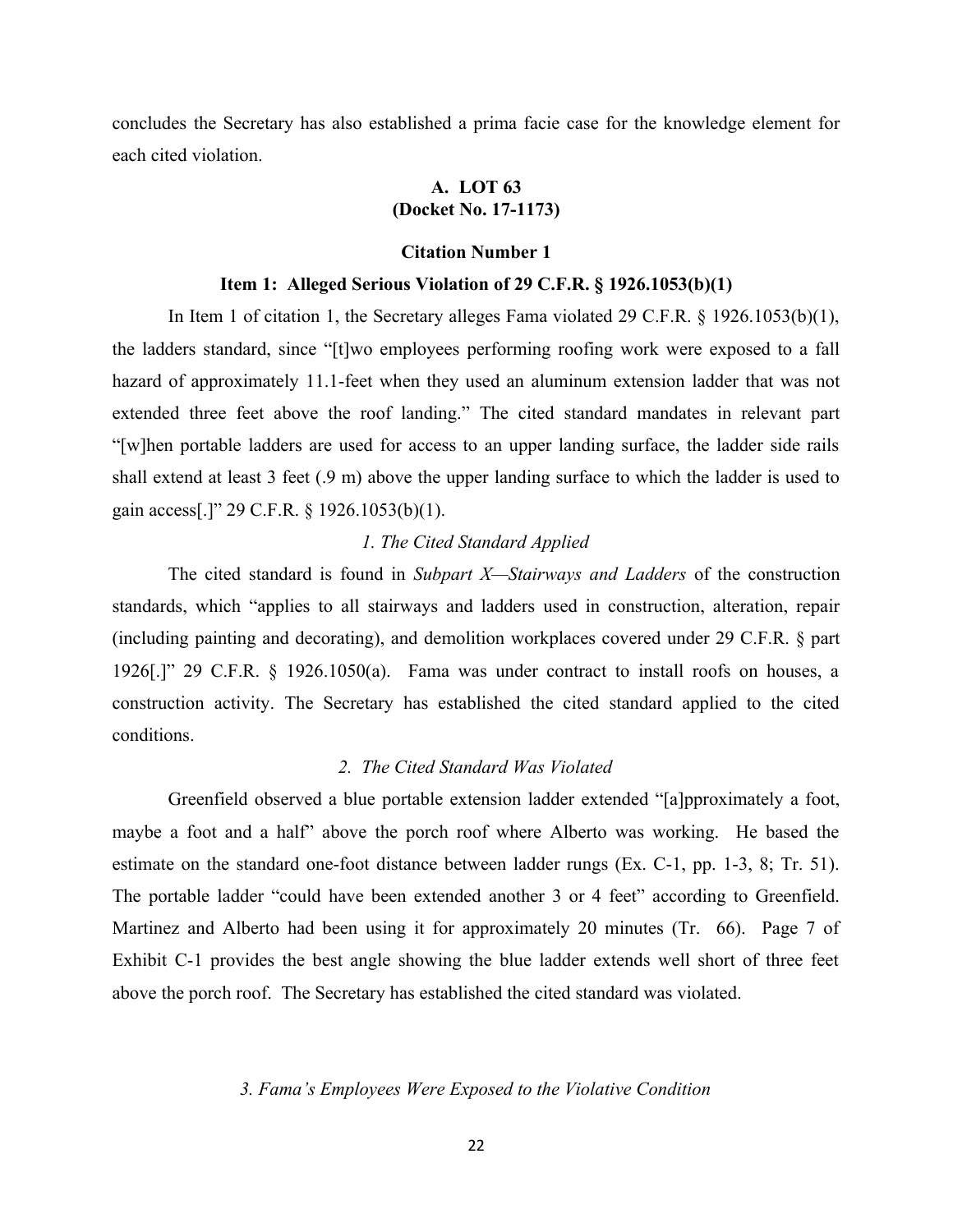Both Alberto and Martinez used the ladder to access the porch roof (Tr. 57-58). The Secretary has established employee exposure.

### *4. Employer Knowledge*

 "The Secretary may prove that an employer had knowledge of a violation in one of two ways—(1) by imputing the actual or constructive knowledge of a supervisor or (2) by demonstrating constructive knowledge based on the employer's failure to implement an adequate safety program." *Samsson*, 723 F. App'x 697 (*quoting ComTran*, 722 F.3d at 1311). An example of actual knowledge is where a supervisor directly sees a subordinate's misconduct." *ComTran*, 722 F.3d at 1307–08. "An example of constructive knowledge is where the supervisor may not have directly seen the subordinate's misconduct, but he was in close enough proximity that he should have." *ComTran*, 722 F.3d at 1308. A supervisor's knowledge of a subordinate employee's violative conduct may be imputed to the employer even when the supervisor himself is simultaneously involved in the same violative conduct. *Quinlan v. U.S, Dept. of Labor*, 812 F.3d 832 ( $11^{th}$  Cir. 2016).

 Here, Alberto admitted to Greenfield that Daniel Martinez was his supervisor (Tr. 41). Martinez corroborated this statement in his testimony (Tr. 160-61). The Court concludes Martinez was Fama's supervisor. Both Martinez and Alberto used the portable ladder to access the porch roof. At the time of the inspection, Martinez was working on the ground in the immediate vicinity of ladder, with Alberto in plain view on the porch roof. (Ex. C-1, pp. 1-2; Tr. 42). The Court concludes Martinez had both actual and constructive knowledge that the portable ladder was not in compliance with the terms of the cited standard and his knowledge is imputed to Fama.

## **Characterization of the Violation**

 The Secretary characterized the violations as "serious." A "serious" violation is established when there is "a substantial probability that death or serious physical harm could result [from a violative condition] . . . unless the employer did not, and could not with the exercise of reasonable diligence, know of the presence of the violation." 29 U.S.C. § 666(k). "That provision does not mean that the occurrence of an accident must be a substantially probable result of the violative condition but, rather, that a serious injury is the likely result should an accident occur." *Miniature Nut & Screw Corp.*, 17 BNA OSHC 1557, 1558 (No. 93-2535, 1996).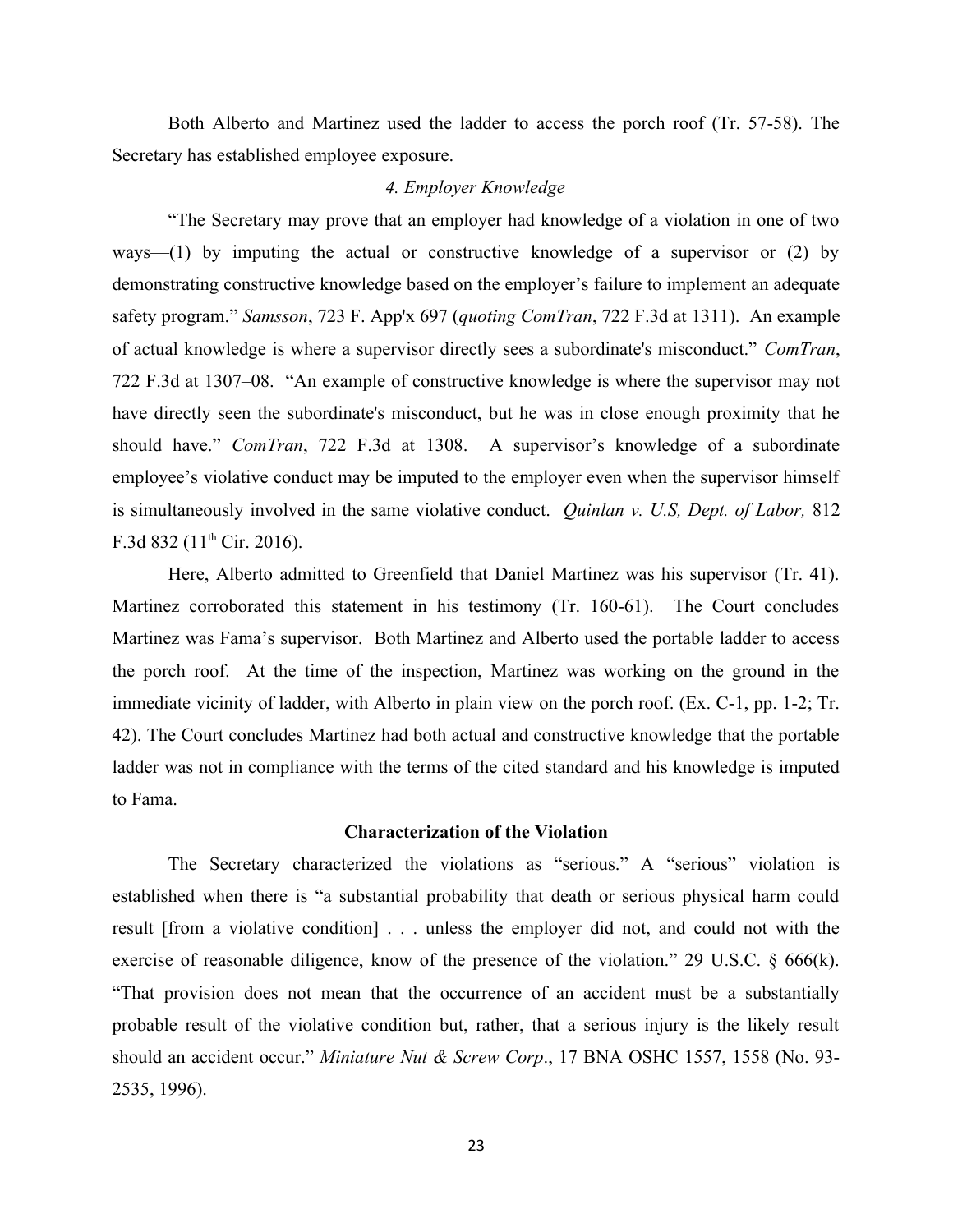Greenfield explained the serious characterization of the violation.

 It's a serious violation because of the injuries that could occur if they fall, which would be lacerations, fractures and possibly death. . . . If [the portable ladder is] three feet above the eaves, they can use the side rails. The -- whoever is using the ladder can use the side rails as something to grab onto when they're going up or getting down. If it's not set that high, then the person would have to -- like, getting down from the roof, would have to blindly try to lean over the edge and step down. And I'm aware of people falling where they've mis-stepped.

(Tr. 84.) The Court concludes the Secretary properly characterized Item 1 as a serious violation.

# **Citation Number 2**

### **tem 1: Alleged Repeated Violation of 29 C.F.R. § 1926.102(a)(1)**

 In Item 1 of citation 2, the Secretary alleges a repeated violation of 29 C.F.R. § work were exposed to struck-by hazards from wood chips and nails while operating nail guns without wearing eye protection." The cited standard provides "[t]he employer shall ensure that each affected employee uses appropriate eye or face protection when exposed to eye or face hazards from flying particles, molten metal, liquid chemicals, acids or caustic liquids, chemical  $1926.102(a)(1)$ , the eye and face protection standard, when "[t]wo employees performing roofing gases or vapors, or potentially injurious light radiation." 29 C.F.R. § 1926.102(a)(1).

 Related to the "repeated" characterization of the alleged violation, the Secretary asserts "Fama Construction, LLC was previously cited for a violation of this occupational safety and health standard or its equivalent standard 1926.102(a)(1), which was contained in OSHA inspection number 1043716, citation number 2, item number 1, and was affirmed as a final order on April 17, 2015, with respect to a workplace located at 426 Devon Brook Ct., Lawrenceville, Georgia."

### *1. The Cited Standard Applied*

 Generally, an OSHA standard presumes a hazard and the Secretary is not required to establish one exists as part of his burden of proof. When, however, a standard specifies it applies only when a hazard is present, such as a personal protective equipment ("PPE") standard like § 1926.102(a)(1), the Secretary must meet the additional requirement.

 To establish the applicability of a PPE standard that, by its terms, applies only is a significant risk of harm and that the employer had actual knowledge of a need for protective equipment, or that a reasonable person familiar with the where a hazard is present, the Secretary's burden includes demonstrating that there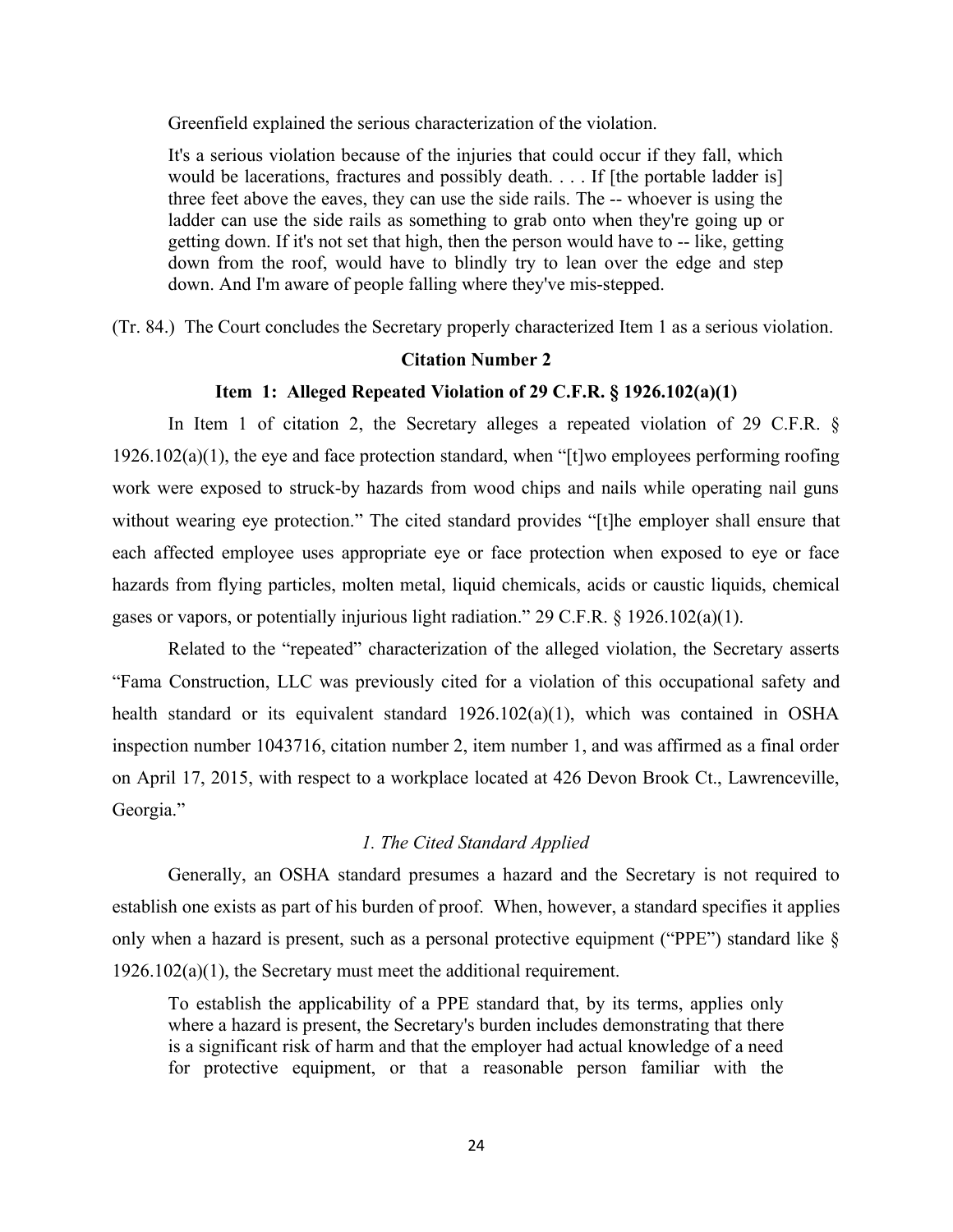circumstances surrounding the hazardous condition, including any facts unique to the particular industry, would recognize a hazard requiring the use of PPE.

*Wal-Mart Distribution Ctr. # 6016, 25 BNA OSHC 1396, 1400-1401 (No. 08-1292, 2015), aff'd in pertinent part, rev'd in part on other grounds, 819 F.3d 200 (5th Cir. 2016).* 

 Greenfield testified use of a nail gun presents a significant risk of harm to the employee using it, as well as to other employees in the vicinity. Hazards include "a nail ricocheting and striking [an employee] in the eye, a piece of wood from the roof being -- popping back up, possibly particles from the asphalt shingles popping up and striking the person in the eye. . . . I've been on a construction site before in which someone was operating a nail gun, and they -- the nail went through the decking and struck two floors, the foundation two floors below. . . .That's about 20 feet." (Tr. 87-88.)

 The Commission has recognized "the eye is an especially delicate organ and … any foreign material in the eye presents the potential for injury." *Vanco Constr. Inc.*, 11 BNA OSHC 1058, 1060 (No. 79-4945, 1982) (*citing Sterns– Roger, Inc*., 7 BNA OSHC 1919, 1921 (No. 76- 2326, 1979)), *ff'd*, 723 F.2d 410 (5th Cir. 1984). A reasonable person familiar with the construction industry would recognize a hazard to an employee using a nail gun requiring the use of protective eyewear. The cited standard applied to the cited condition.

### 2. The Cited Standard Was Violated

 Greenfield observed Alberto operating a nail gun while not wearing safety glasses (Tr. 87). Instead, he was wearing ordinary plastic sunglasses. Greenfield explained why sunglasses were inadequate to comply with the cited standard. "Those glasses don't have the ANSI stamp on them, which would state that they are safety glasses, which would mean that they're shatter- there, saying that they comply." (Tr. 53.) The Secretary has established Fama violated the cited proof, impact resistant. . . . [A]ll safety glasses have to have some kind of ANSI stamp or logo on standard.

### *3. F m 's Employee W s Exposed to the Viol tive Condition*

 Alberto was using a nail gun to install asphalt shingles while not wearing safety glasses (Tr. 49-50). He was exposed to the hazard of being struck in the eye. The Secretary has established employee exposure to the hazard.

### *4. Employer Knowledge*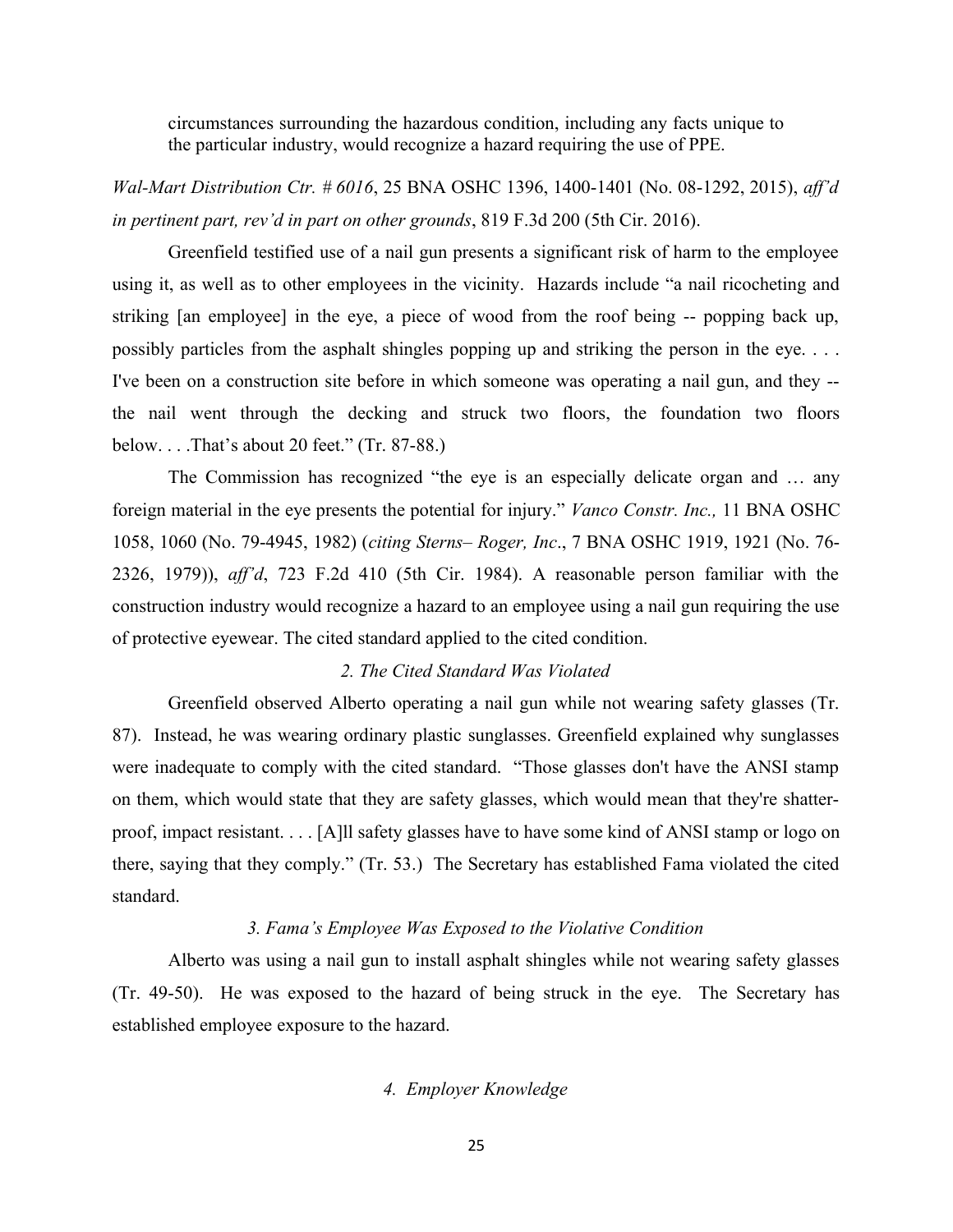Alberto was working in plain sight of or in the immediate vicinity of Martinez and Martinez's actual and constructive knowledge of the violative conduct is imputed to Fama. The Secretary has established employer knowledge.

#### **Characterization of the Violation**

 The Secretary characterized the violation as a "repeated" one. "A violation is properly characterized as repeated under section 17(a) of the Act, 29 U.S.C. § 666(a), 'if, at the time of the alleged repeated violation, there was a Commission final order against the same employer for a substantially similar violation.' " *Angelica Textile Servs., Inc.*, 2018 WL 3655794, at \*11 (No. 08-1774, 2018) (*quoting Potlatch Corp.*, 7 BNA OSHC 1061, 1063 (No. 16183, 1979)). "The Secretary establishes 'a prima facie case of [[substantial] similarity by showing that the prior and present violations are for failure to comply with the same standard. " *Id.* (*quoting id.*). The parties stipulated to the existence of three violations of the cited standard by Fama that became Final Orders of the Commission on April 19, 2015, January 21, 2015, and February 14, 2014. (*Pretrial Order*, Attachment C, 1 5.) The Court concludes they were substantially similar violations. "This prima facie showing of substantial similarity may be rebutted 'by evidence of the disparate conditions and hazards associated with these violations of the same standard.' " Angelica, 2018 WL 3655794, at \*11 (*quoting Potlatch*, 7 BNA OSHC at 1063). Fama offered no evidence to rebut the Secretary's prima facie showing of substantial similarity. Therefore, the Court concludes the Secretary properly characterized the violation as a repeated one

### **tem 2: Alleged Repeated Violation of 29 C.F.R. § 1926.501(b)(13)**

 In Item 2 the Secretary alleges a repeated violation of 29 C.F.R. § 1926.501(b)(13), the fall protection standard, when "[a]n employee performing roofing work was exposed to a fall hazard of approximately 11.1-feet to 12-feet when he worked from an approximately 4/12 slope porch roof without using fall protection." The cited standard provides in relevant part that "[e]ach employee engaged in residential construction activities 6 feet (1.8 m) or more above lower levels shall be protected by guardrail systems, safety net system, or personal fall arrest system[.]" 29 C.F.R. § 1926.501(b)(13).

 Related to the repeated characterization of the alleged violation, the Secretary asserts "Fama Construction, LLC was previously cited for a violation of this occupational safety and health standard or its equivalent standard 1926.501(b)(13), which was contained in OSHA inspection number 1007529, citation number1, item number 2, and was affirmed as a final order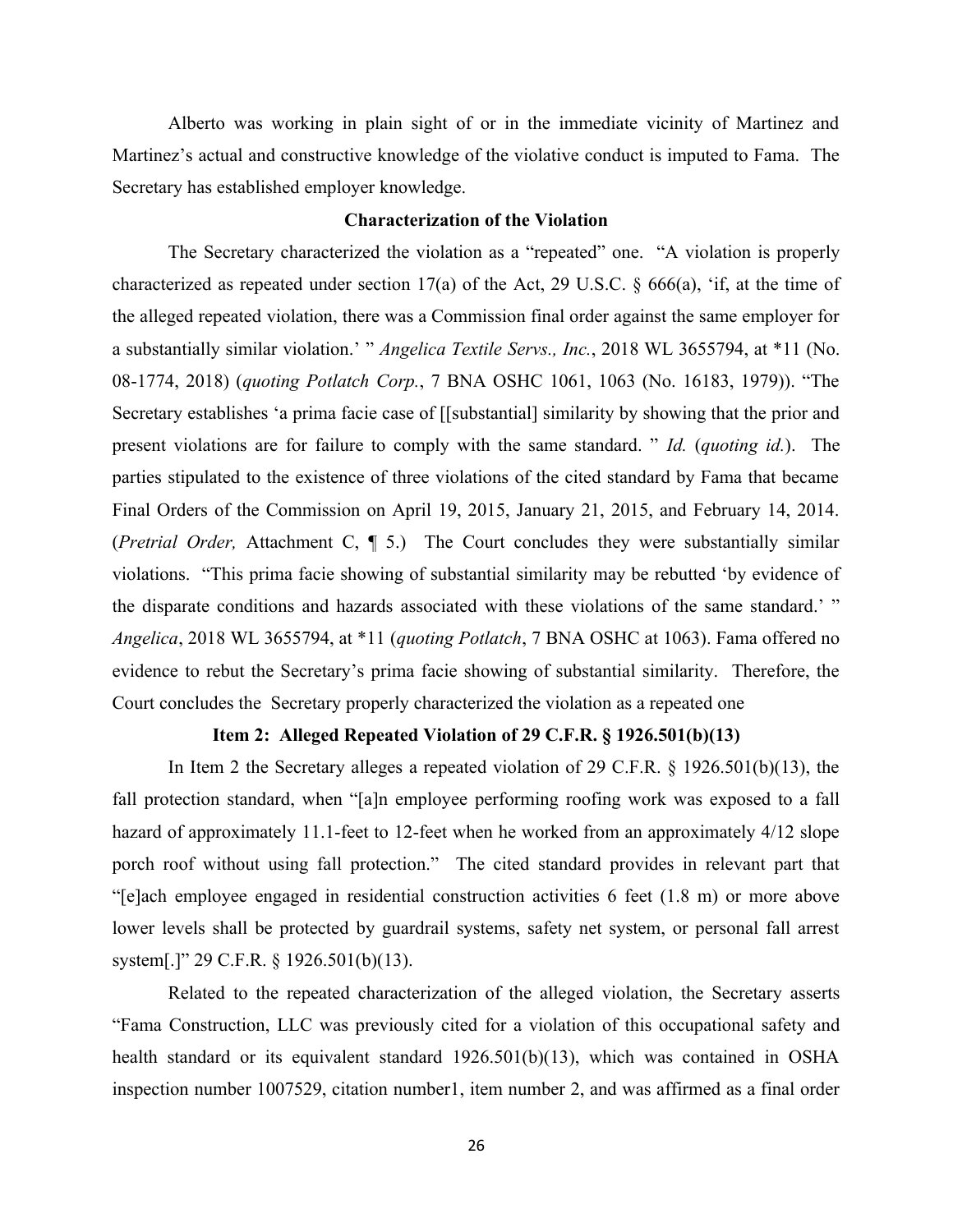on January 21, 2015, with respect to a workplace located at Lot 182, 308 Brittany Cove, Loganville, Georgia."

## *1. The Cited Standard Applied*

 Fama's work crews were engaged in residential construction activities in the Devonshire Park subdivision on December 9, 2016. The cited standard applied to the cited conditions.

### 2. The Cited Standard Was Violated

 Alberto was not tied off while working on the porch roof, nor was he using any other form of fall protection (Ex. C-1, pp. 1-3, 7-8). Greenfield measured the distance between the ground and the porch roof to be 11.2 feet (Ex. C-1, pp. 4-5; Tr. 54). The Secretary has established a violation of the cited standard.

#### *3. F m 's Employee W s Exposed to the Viol tive Condition*

The Secretary has established Alberto was exposed to a fall hazard of 11.2 feet.

#### *4. Employer Knowledge*

 Alberto was working without fall protection in plain view of Martinez. Martinez's actual and constructive knowledge of the violative conduct is imputed to Fama. The Secretary has established employer knowledge.

### **Characterization of the Violation**

 The Secretary characterized the violation as a repeated one. The parties stipulated to the existence of five violations of the cited standard by Fama that became Final Orders of the Commission on February 19, 2018, two on January 21, 2015, February 14, 2014, and December 13, 2011. (*Pretrial Order*, Attachment C,  $\parallel$  5.) The Court concludes they were substantially similar violations and Fama offered no evidence to rebut the Secretary's prima facie showing of substantial similarity. Therefore, the Court concludes the Secretary properly characterized the violation as a repeated one.

# **B. LOT 8 (Docket No. 17-1180)**

# **Citation Number 1**

#### **tem 1: Alleged Willful Violation of 29 C.F.R. § 1926.102(a)(1)**

 In Item 1 of citation 1, the Secretary alleges a willful violation of 29 C.F.R. §  $1926.102(a)(1)$ , the eye and face protection standard, when "[e]mployees using nail guns while performing roofing work are not being protected from struck by hazards to their eyes through the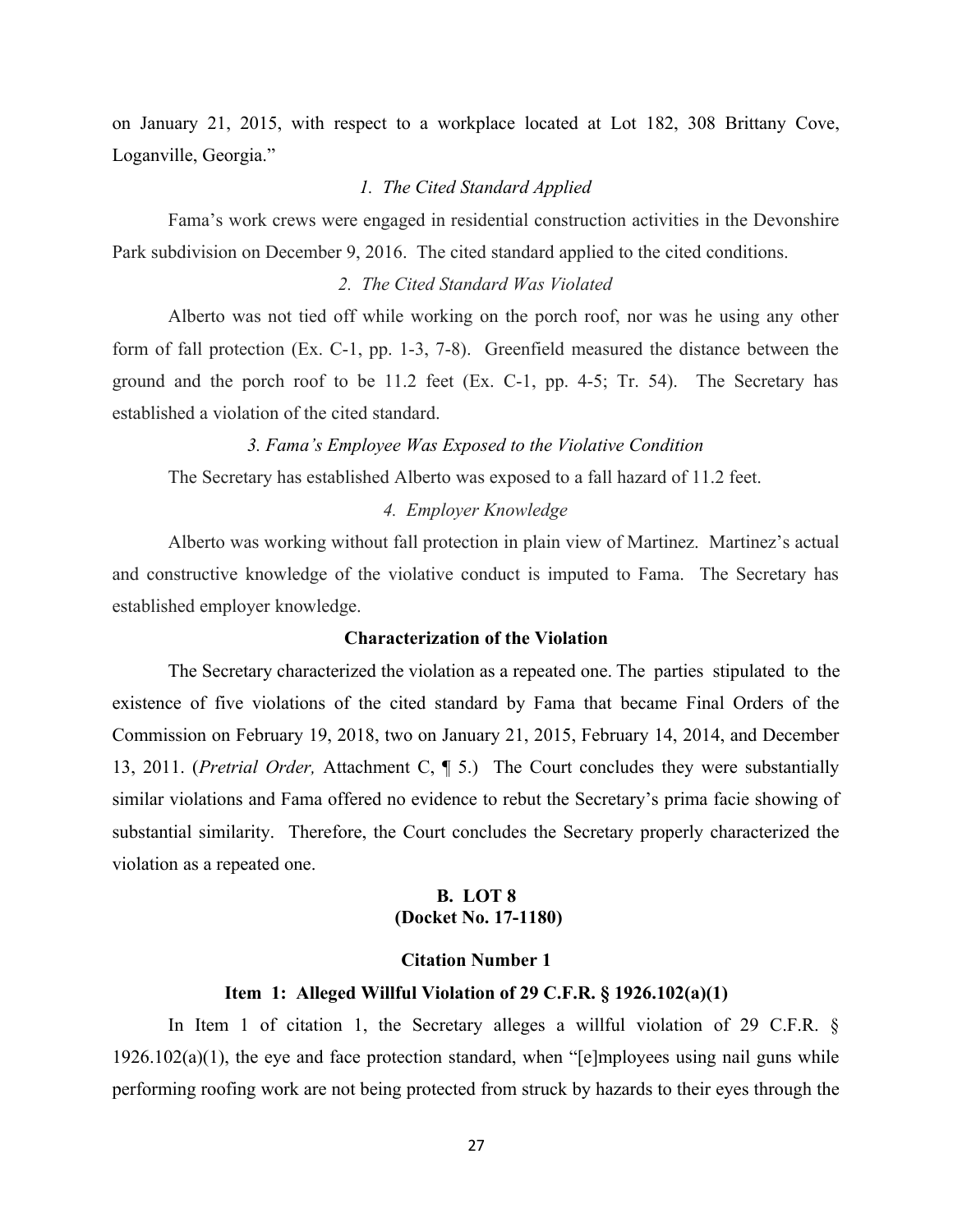use of eye protection[.]" Related to the willful characterization of the alleged violation, the Secretary asserts Fama was previously cited for a violation of this standard on three occasions, which were affirmed as a final orders of the Commission on April 19, 2015, January 21, 2015, February 14, 2014.

# *1. The Cited Standard Applied*

For the same reasons indicated *supra*, the cited standard applied to the cited condition.

# 2. The Cited Standard Was Violated

 None of the four employees working on the roof of the house under construction on Lot 8 was wearing safety glasses. They were using nail guns to attach the asphalt shingles to the roof protection that day. "Because that day, it was very cloudy, and the glass would fog up real up quick, would not -- they would not have allowed me to see. I would have fallen. So it was C-2 show (pp. 1-3, 7-10, 12-13), it was neither cloudy nor foggy that day. The Secretary has (Ex. C-2, pp. 4-5, 7-9, 13; Tr. 55-56, 60, 63-64, 96-97). Galicia conceded he was not wearing eye quickly. . . . [I]t was foggy that day, and if I were to wear those glasses, they would have clouded better to have them off." (Tr. 194-95.) As several photographs of the brilliant blue sky in Exhibit established a violation of the cited standard.

### *3. F m 's Employee W s Exposed to the Viol tive Condition*

 All four employees working on the roof of the Lot 8 house were exposed to the hazard of flying particles striking their eyes. Employee exposure is established.

## *4. Employer Knowledge*

 Actual knowledge is established due to the presence of Cardenas at the worksite. Greenfield testified Cardenas identified himself as the supervisor of the crew at the time of the inspection. As noted earlier, this testimony is credited over the assertions of Cardenas and Galicia that there was no supervisor between the two of them. Contrary to the initial testimony of the two partners, there were two other crew members working with them on the Lot 8 house. Both Cardenas and Galicia eventually identified them as friends of Cardenas. Cardenas was, therefore, the supervisor of the other three men on the worksite. Cardenas participated in the same violative conduct engaged in by the other crew members. same violative conduct engaged in by the other crew members. Constructive knowledge is also established due to the close proximity of Cardenas to the

 violative conduct of the other crew members, which was in plain sight. Furthermore, under the multi-employer worksite doctrine, as the controlling employer, Fama was required to exercise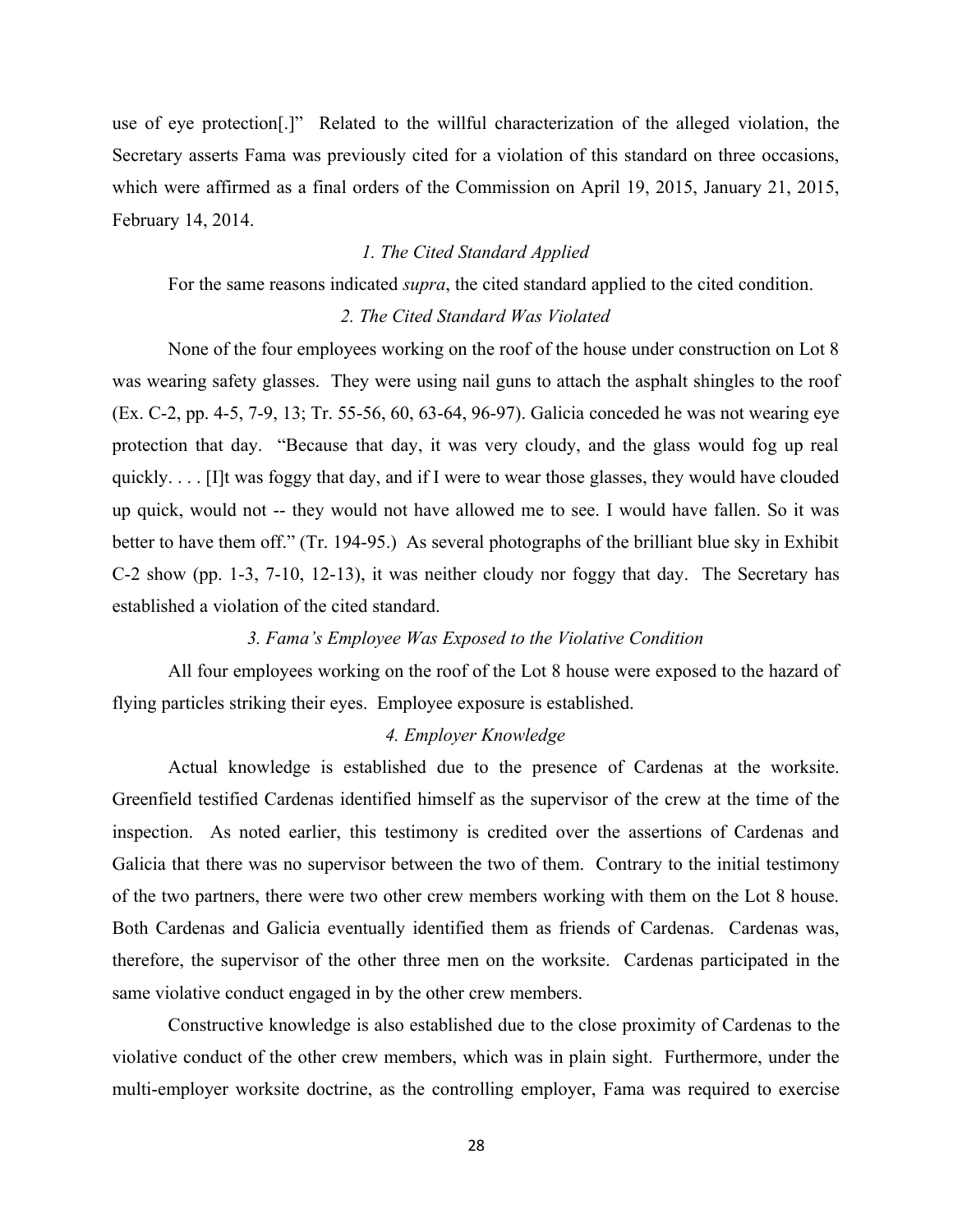reasonable care to prevent and detect violations on the worksite. "More frequent inspections are normally needed if the controlling employer knows that the other employer has a history of non- compliance." (Ex. C-5, ¶ X.E.3.d.) Fama was well aware, due to the its extensive recent history of citations for violations of the standards at issue here, that the worksites supervised by Cardenas required inspection. Fama had not performed any inspections prior to December 9, 2016. "In the alternative, the Secretary can show knowledge based upon the employer's failure to implement an adequate safety program." *ComTran*, 722 F.3d at 1308. Fama's failure to inspect despite Cardenas's history of non-compliance also establishes constructive knowledge. The Secretary has established employer knowledge.

#### **tem 2: Alleged Willful Violation of 29 C.F.R. § 1926.501(b)(13)**

 In Item 2 the Secretary alleges a willful violation 29 C.F.R. § 1926.501(b)(13) "when four employees installing asphalt shingles on a 10/12 slope roof failed to attach a lifeline to their harnesses and were exposed to a fall hazard of approximately 11.1 feet or greater." Related to the willful characterization of the alleged violation, the Secretary asserts Fama was previously cited for a violation of this standard on three occasions, which were affirmed as final orders of the Commission on January 21, 2015, January 21, 2015, and on December 13, 2011.

## *1. The Cited Standard Applied*

For the same reasons indicated *supra*, the cited standard applied to the cited condition.

#### 2. The Cited Standard Was Violated

 None of the four employees on the roof of the Lot 8 house was using fall protection (Cardenas attached a lifeline briefly to his rock-climbing harness when he observed Greenfield speaking with Alberto on Lot 63) (Ex. C-2; Tr. 105-06). The Secretary has established a violation of the cited standard.

# 3. Fama's Employee Was Exposed to the Violative Condition

 The four employees were exposed to a fall of 11.1 feet, as shown in the photographs Greenfield took of a measuring tape extended from the ground to the roof edge (Ex. C-2, pp. 10- 11). Employee exposure is established.

# *4. Employer Knowledge*

 Actual knowledge is established due to the presence of Cardenas at the worksite. As noted earlier, Cardenas was the supervisor of the other three men on the worksite and he participated in the same violative conduct engaged in by the other crew members. As noted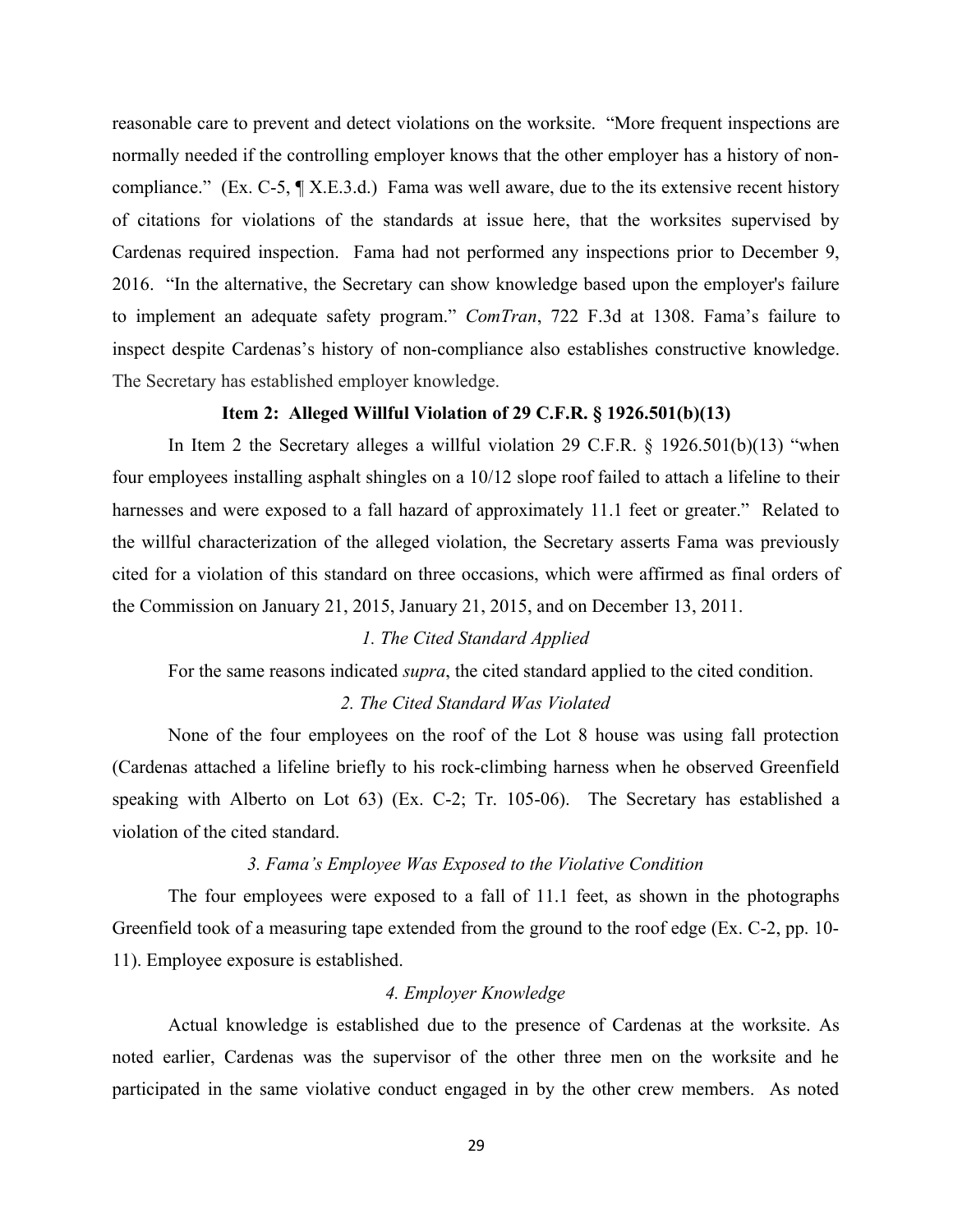earlier, constructive knowledge is also established due to the close proximity of Cardenas to the violative conduct of the other crew members, which was in plain sight. Furthermore, Fama's failure to inspect despite Cardenas's history of non-compliance also establishes constructive knowledge. The Secretary has established employer knowledge.

## **tem 3: Alleged Willful Violation of 29 C.F.R. § 1926.1053(b)(1)**

 In Item 3 the Secretary alleges a willful violation of 29 C.F.R. § 1926.1053(b)(1) when "[f]our employees performing roofing work were exposed to a fall hazard of approximately 11.1- feet when they used an aluminum extension ladder that was not extended three feet above the roof landing."

# *1. The Cited Standard Applied*

For the same reasons indicated *supra*, the cited standard applied to the cited condition.

# 2. The Cited Standard Was Violated

 The four crew members used a portable extension ladder to access the roof of the Lot 8 house. The side rails of the roof extended only 1.5 to 2 feet above the roof, instead of the required 3 feet (Ex. C-2, pp. 10-11; Tr. 63, 109). The Secretary has established a violation of the cited standard.

### *3. F m 's Employee W s Exposed to the Viol tive Condition*

 The four crew members were exposed to a fall hazard of 11.1 feet due to the improperly placed ladder. Employee exposure is established.

## *4. Employer Knowledge*

 Actual knowledge is established due to the presence of Cardenas at the worksite. As noted earlier, Cardenas was the supervisor of the other three men on the worksite and he participated in the same violative conduct engaged in by the other crew members. As noted earlier, constructive knowledge is also established due to the close proximity of Cardenas to the violative conduct of the other crew members, which was in plain sight. Furthermore, Fama's failure to inspect despite Cardenas's history of non-compliance also establishes constructive knowledge. The Secretary has established employer knowledge.

# **Characterization of the Violations**

 The Secretary characterized the cited violations as "willful" ones. Although the Act does not define the terms "willful" or "willfully," the Eleventh Circuit has held that "[t]he definition of 'willful' in this circuit is, in its simplest form, 'an intentional disregard of, or plain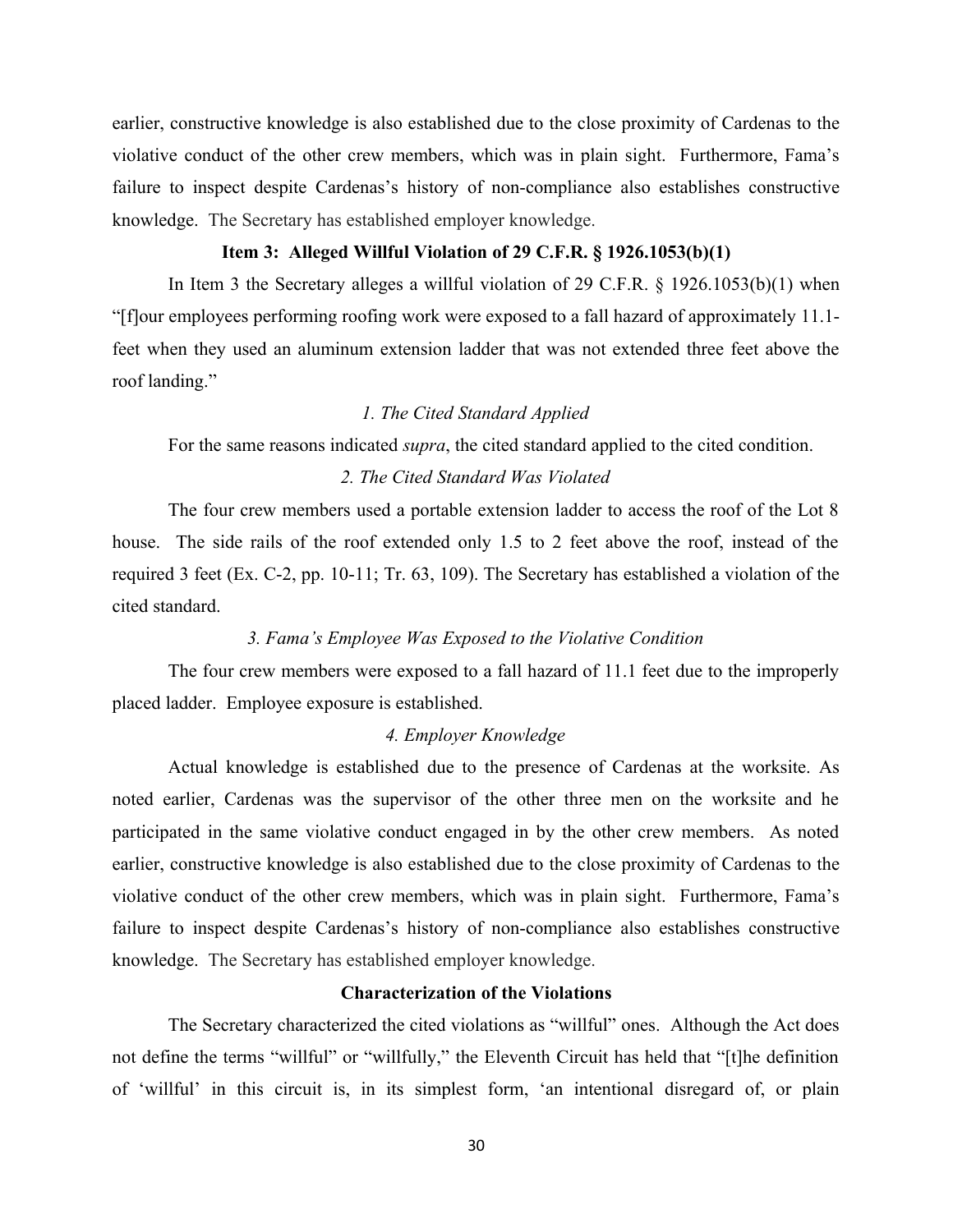indifference to, OSHA requirements.' " *Fluor Daniel v. Occupational Safety & Health Review Comm'n*, 295 F.3d 1232, 1239–40 (11th Cir. 2002) (internal citation and quotation omitted). In the Eleventh Circuit, in order to establish a willful violation, the Secretary must prove either "(1) [that the] employer knew of an applicable standard or provision prohibiting the conduct or condition and consciously disregarded the standard or (2) that, if the employer did not know of an applicable standard of provision's requirements, it exhibited such reckless disregard for employee safety or the requirements of the law generally that one can infer that . . . the employer would not have cared that the conduct or conditions violated [the standard]." *Id.,* 295 F. 3d at 1240 (internal citation and quotation omitted).

 1240 (internal citation and quotation omitted). Here, the record provides abundant evidence Fama (through Cardenas) knew of the three cited standards and consciously disregarded them. Fama provided mandatory safety training and a written safety program to its work crews. Cardenas testified he attended the safety training and Fama required him to follow the written safety program. He admitted he knew OSHA required him and his crew members to wear fall protection "[b]ecause they were demanding it. . . Because there were other framing workers who reported that they had already been visited, and so from then, we started carrying it." (Tr. 131.) When asked if he knew he and his crew members were supposed to wear safety glasses when using nail guns, he stated, "Yes, we had been told. . . . Fama told us and also the workers that were working next door have already told us that OSHA was demanding that they wear that." (Tr. 132.) He also knew the OSHA standards required the siderails of portable ladders to extend 3 feet or more beyond the upper landing surface (Tr. 132).

 Cardenas had represented Fama during settlement negotiations for previous citations. Cardenas had spoken with OSHA representatives several times before the inspection at issue, and they had "talked about the requirements for fall protection, eye protection, and ladder placement." (Tr. 133.) As Greenfield was talking with Alberto on Lot 63, he observed that Cardenas "went and attached a lifeline to a rock-climbing harness at the front of his waist, and this was just before I identified myself, but this is when he saw me standing right in front of the lot." (Tr. 47.) This behavior indicates an awareness on the part of Cardenas that OSHA regulations required him to use fall protection when working on the roof.

 The previous citations also establish Fama, as the controlling employer, "knew of [the] applicable standard[s] . . . prohibiting the conduct or condition[s] and consciously disregarded the standard[s]," in accordance with the formulation established in *Fluor Daniel*. The parties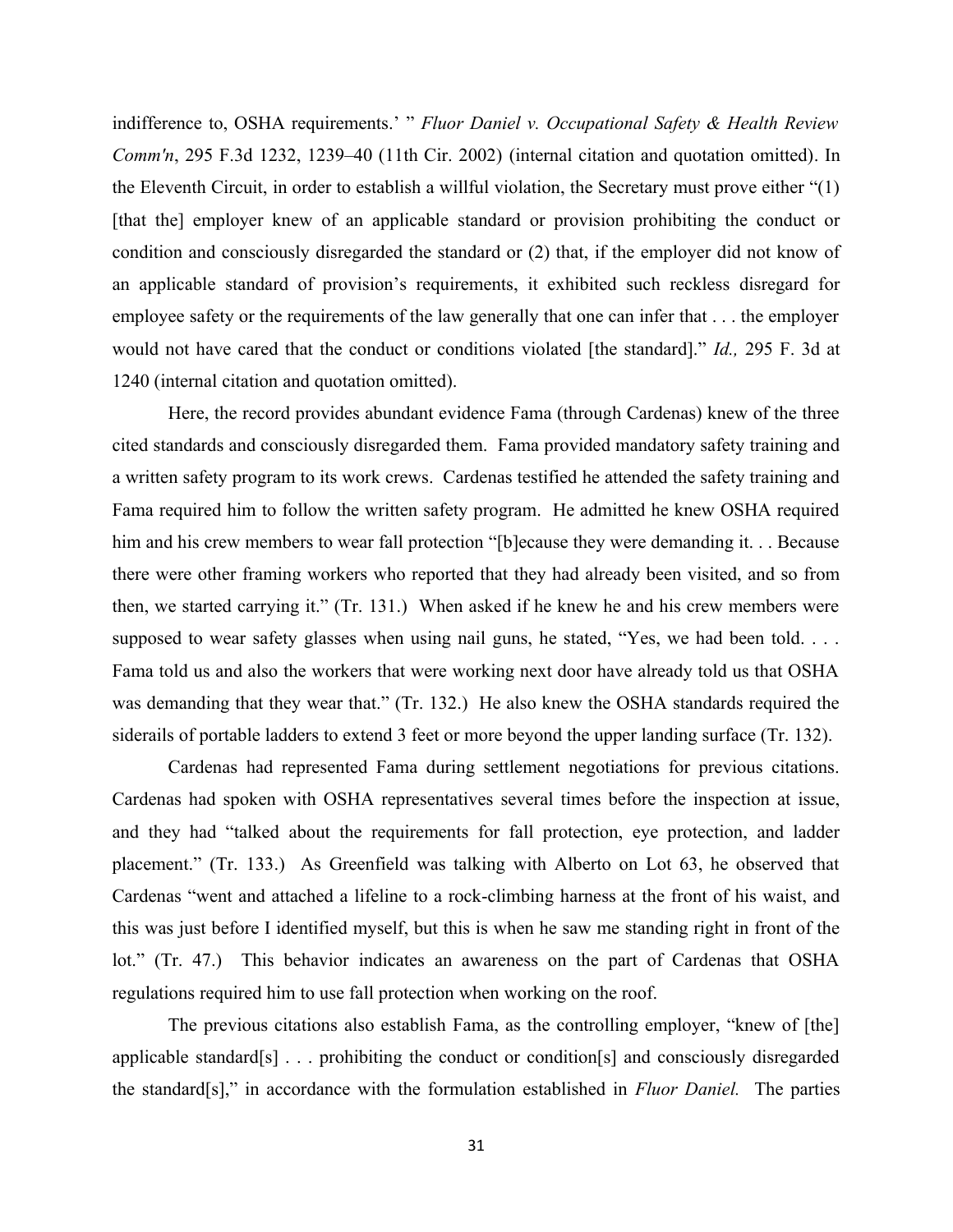stipulate there was one prior citation for a violation of  $\S 1926.1053(b)(1)$ , three for  $\S 1926.102(a)$ (1), and five for  $\S$  1926.501(b)(13). Fama knew of the applicable standards because the Secretary had cited the company for violating them numerous times, and it consciously disregarded the standards with each new worksite. Fama ignored the flagrant safety record of Cardenas and Galicia and continued to give them preference over other crews because they were the most "flexible," meaning they performed the jobs "faster and on timing what [we're] expecting." (Tr. 269) Fama prioritized speed (and profit) above safety.

 The Secretary states, "Despite its poor safety record, Fama refused to undertake any effort to discover violations, even when it promised OSHA it would do so (Tr. 100:21-25). Without any effort to monitor work crew compliance, Fama's safety training and disciplinary program predictably made no correction to its work crew's lax attitude towards OSHA's safety requirements." (Secretary's brief, pp. 27-28.) The Court agrees with the Secretary's analysis. The existence of the previous citations weighs heavily in the Court's determination of Fama's state of mind regarding its duty to ensure compliance with OSHA's construction standards.

 Cardenas and Fama's management manifested a heightened awareness that the work crew members were violating the cited standards when they failed to use fall protection, wear safety glasses while using a nail gun, or used an improperly placed ladder. The Court concludes the Secretary's characterization of Fama's violations of §§ 1926.1053(b)(1), 102(a)(1), and 501(b)(13) as willful was appropriate.

#### **VI. PENALTY DETERMINATION**

 "In assessing penalties, section 17(j) of the OSH Act, 29 U.S.C. § 666(j), requires the Commission to give due consideration to the gravity of the violation and the employer's size, history of violation, and good faith." *Burkes Mech., Inc.*, 21 BNA OSHC 2136, 2142 (No. 04- 0475, 2007). "Gravity is a principal factor in the penalty determination and is based on the number of employees exposed, duration of exposure, likelihood of injury, and precautions taken against injury." *Siemens Energy & Automation, Inc., 20 BNA OSHC 2196, 2201 (No. 00- 1052,*  2005) (citation omitted). "The other factors are concerned with the employer generally and are considered as modifying factors." *Natkin & Co. Mech. Contractors*, 1 BNA OSHC 1204, 1205 n.3 (No. 401, 1973).

 At the time of the violations, Fama employed fourteen to nineteen people, including office employees and work crews (Tr. 206-08). Therefore, a 60% reduction for size is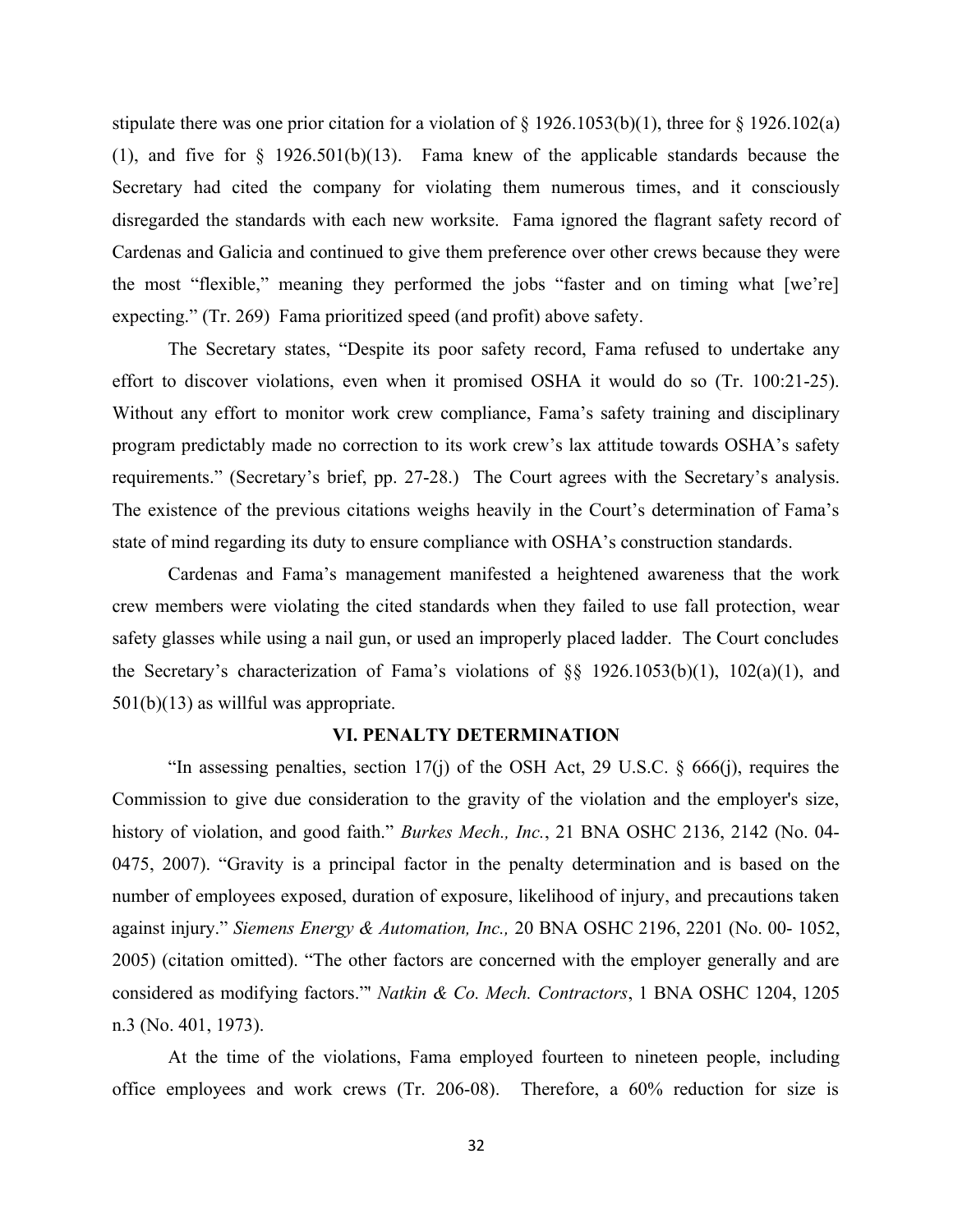appropriate. As to its history of violations, the Court finds an increase of 10% is appropriate given Fama's previous violations within the last five years, and its repeated, blatant disregard of the most basic construction standards. The gravity of the violations of the three cited standards discovered during the December 9, 2016, inspections of Lot 63 and Lot 8 is high. On Lot 63, one employee was exposed to the cited hazards for approximately 20 minutes. On Lot 8, four employees were exposed to the cited hazards for approximately 40 minutes. The likelihood of injury for the violation of each standard was high. No precautions were taken against injury. At the time of the inspections, Fama was subject to a maximum penalty of \$9,054 for the

At the time of the inspections, Fama was subject to a maximum penalty of \$9,054 for the serious violation, and up to \$126,749 for each willful and repeated violation. (*See* 82 FR 5382.) Docket No. 17-1173 had two citations, one with an alleged serious violation and a proposed penalty of \$3,984, and the second with two alleged repeat violations, the first with a proposed penalty of \$15,935 and the second with a proposed penalty of \$19,919. Docket No. 17-1180 had one citation with three alleged willful violations, the first with a proposed penalty of \$47,801, the second and third each with a proposed penalty of \$55,770. The Court does not agree with the Secretary's proposed penalties for the two repeat violations in Docket No. 17-1173 or the first willful violation in Docket No. 17-1180.

 "The OSHA scheme allows the Commission to increase the proposed penalty imposed by the Secretary if, after the hearing provided by the statute, the Commission determines that such an increase is warranted." *Dan J. Sheehan Co. v. Occupational Safety & Health Review Comm'n*, 520 F.2d 1036, 1041 (5th Cir. 1975). Thus, the Commission may, where appropriate, assess a penalty higher than that proposed by the Secretary. *R.G. Friday Masonry, Inc.*, 17 BNA OSHC 1070, 1075 (Nos. 91–1873 & 91–2027, 1995) (consolidated). Although gravity normally is the most significant consideration, each factor can be accorded the weight that is reasonable in the circumstances. *Merch nt's M sonry, Inc.*, 17 BNA OSHC 1005, 1006 (No. 92-424, 1994).

 There is ample authority to establish that in situations of this nature, a substantial penalty is warranted under section 17(j) to accomplish the civil, remedial purpose of inducing the cited employer to satisfy its statutory obligation to provide a safe workplace. For example, in *Valdak Corp.*, 17 BNA OSHC 1135 (No. 93-0239, 1995), the Commission doubled the \$14,000 penalty assessed by the judge in view of the employer's blatant disregard for the safety of its employees and the high gravity of the violations. See also, *Hern Iron Works, Inc.*, 16 BNA OSHC 1619, 1625 (No. 88-1962) (lack of good faith as a significant factor in penalty assessment). Penalties